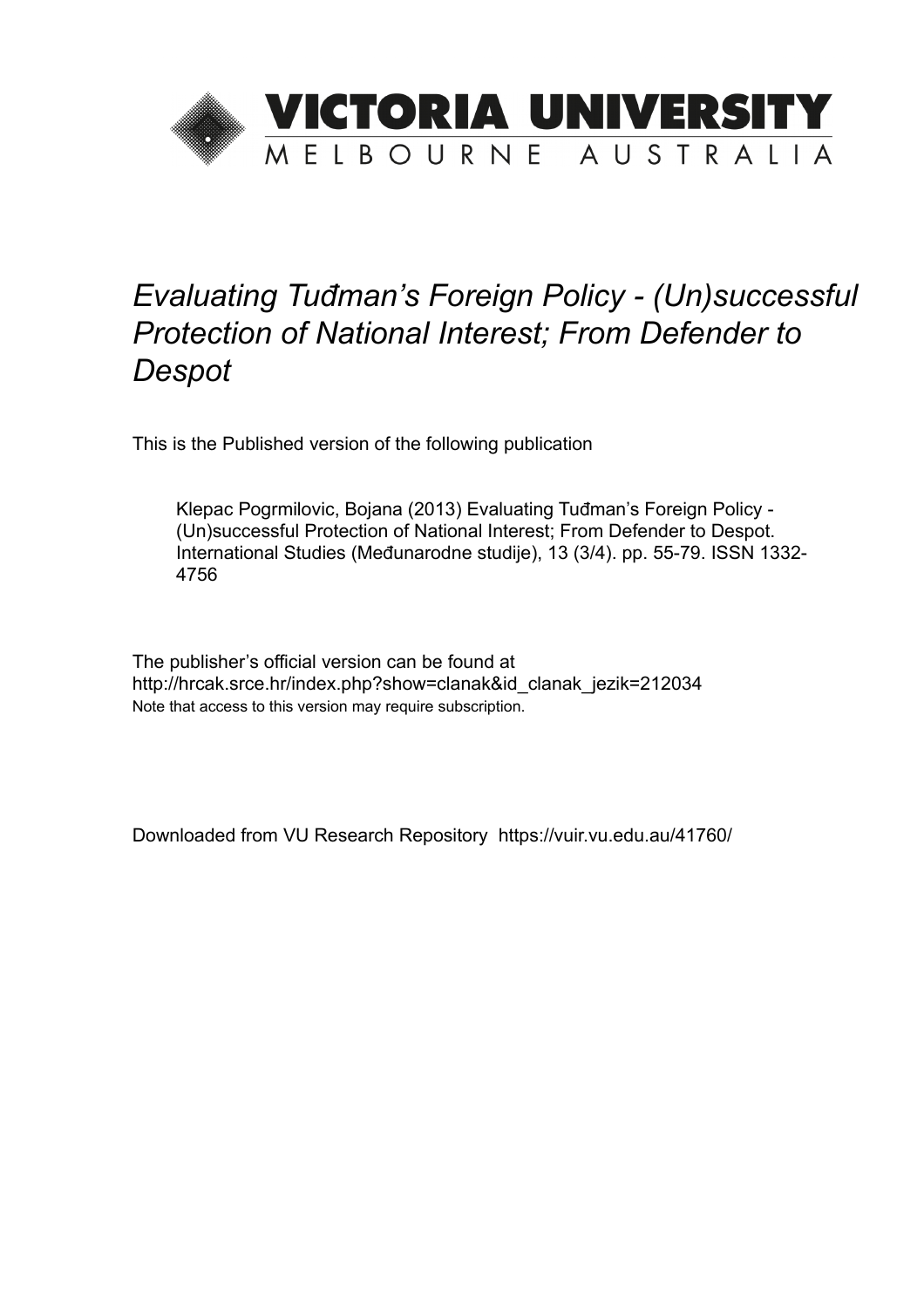## **Evaluating Tuđman's Foreign Policy**

(Un)successful Protection of National Interest; From Defender to Despot<sup>1</sup> Bojana Klepač Pogrmilović\*

#### *Summary*

The majority of Croatian foreign policy creators and certain scholars evaluate Croatian foreign policy as very successful, especially when compared to domestic policy. Furthermore, the first Croatian president Franjo Tuđman – the main creator of Croatian foreign policy during the 1991-2000 period – is often invoked as a supreme defender of Croatian national interests. This article challenges such positions by setting up a normative framework, which states that Croatian national interest was (is) to become a functional Europeanized parliamentary democracy, based on values, norms and principles formulated in *acquis communautaire*. Through simplified normativism, the article evaluates four main points: "respect for sovereignty", "peace", "market economy" and "rule of law" in which the Croatian foreign policy, whose main creator was Franjo Tuđman, largely contributed to the alienation of Croatia from its vital national interest. The final part of the article evaluates Tuđman's thought that focuses mainly on the position of small peoples within multinational entities, democracy, Croatia and the EU etc. One of the main reasons of a failed democratic transition is found in Tuđman's perception that Croatia became a democratic state just by formally adopting a democratic Constitution.

*Key words*: Franjo Tuđman, national interests, Croatian foreign policy, Europeanization, (de)*Tuđmanization*

### **Introduction**

On the "historical day for Croatia", when its "return to Europe" was finally about to happen, there were "two Croats". One celebrating the "new" Croatia, and the other

<sup>\*</sup> Bojana Klepač Pogrmilović is a doctoral candidate in doctoral study programme of Political Science at the Faculty of Political Science, University of Zagreb

<sup>1</sup> The majority of the material quoted in this article was in the Croatian language. It is not official, but author's translations. Note: the term *narod* (and its derivatives like *narodni*) that is often translated as "nation" is translated in this text as "peoples" and term "nation" is a translation of Croatian word *nacija*.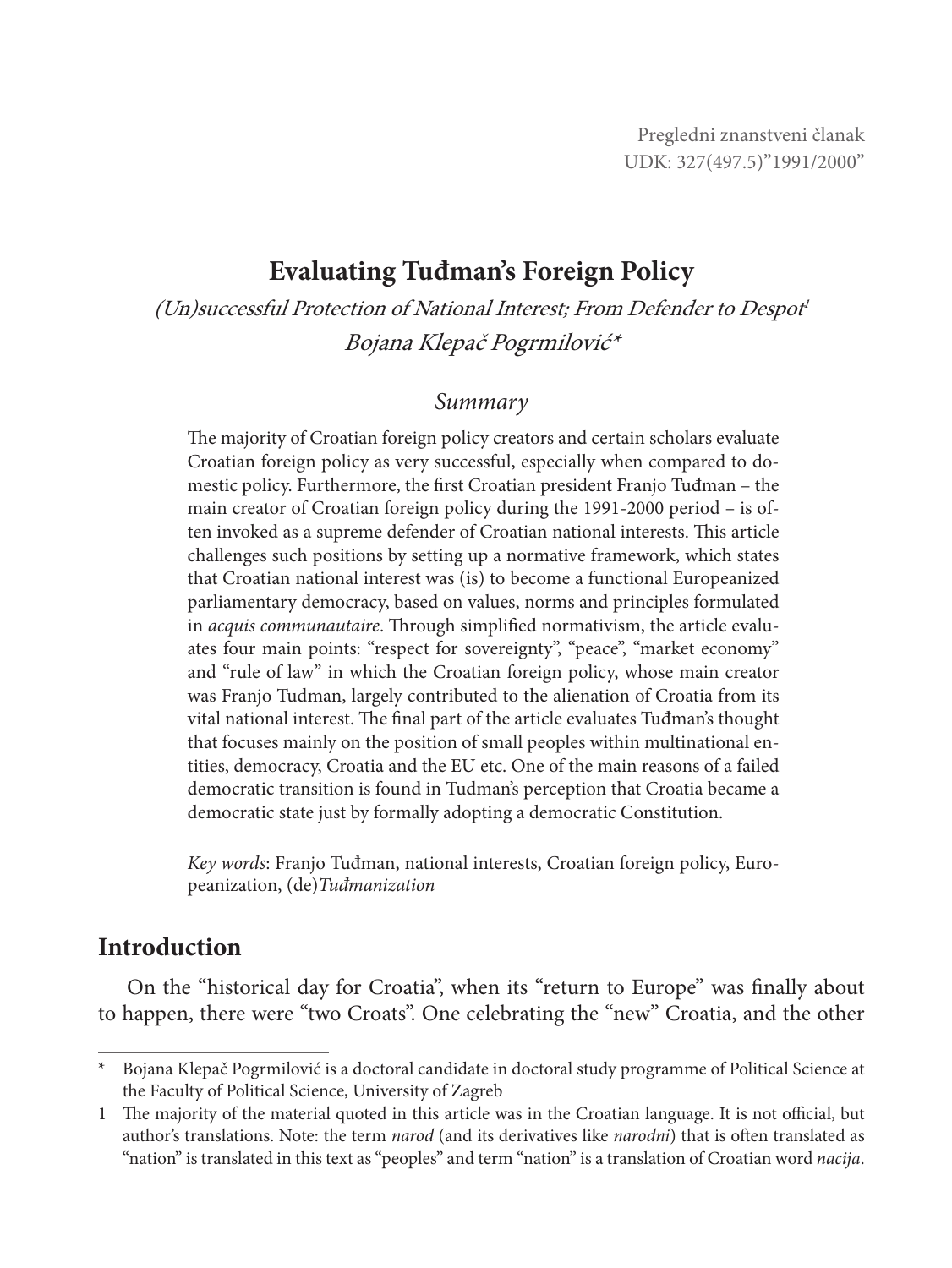crying for the old one.<sup>2</sup> The first celebration, attended by 15 000 people, among them high Croatian and European officials, began with the Croatian national anthem and exactly at midnight, on the 1<sup>st</sup> of July, the EU anthem was performed. The other celebration, attended by 50 000 people and a few Croatian officials and war generals began with Franjo Tuđman's speech about those who are "against Croatian freedom and independence" and who "align themselves with all adversaries of Croatian independence and sell themselves for Judas' thirty pieces of silver".<sup>3</sup> More than a decade after his death, the first president of the independent Croatian state, Franjo Tuđman, is still omnipresent in Croatian politics. His thoughts are quoted, his figure invoked whenever patriotism is at stake, *Tuđmanization* is often perceived as a desirable course towards which Croatia (Croatian politics) should strive and he is perceived (often by both the left wing and the right wing politicians) as a supreme defender of Croatian national interests or, to quote the current president of HDZ (Croatian Democratic Union)<sup>4</sup> Tomislav Karamarko, as "the greatest Croat of the 20<sup>th</sup> century". Therefore, to illuminate one part of his work and rule, this article proposes a normative evaluation of Croatian foreign policy (CFP) during Franjo Tuđman's rule, from 1991 to 2000. The main argument primarily attacks the position that Croatian foreign policy was very successful and that Franjo Tuđman was the protector of Croatian national interests. The argument is different from the perception and the arguments presented by certain scholars and the majority of Croatian foreign policy creators who perceive Croatian foreign policy as very successful, especially when referring to domestic policy, which was "less successful".

<sup>2</sup> Marko Perković Thompson (1966, Čavoglave) is a famous Croatian singer, known for patriotic and nationalistic songs, sometimes characterized as pro-Ustaša. He is often described as controversial, because some members of his audience frequently appear in his concerts with Ustaša insignia and some of the songs he performed glorify the Ustaša regime. Thompson had a concert in Split on the same day (July 30, 2013) as the (central) "Celebration of Croatia's Accession to the European Union" in Zagreb.

<sup>3</sup> Franjo Tuđman's well-known speech, given at Pleso Airport in Zagreb, right after his return from the United States where he received medical care, on November 23, 1996: "We shall not allow the remains of the Yugo-Communist nor the Yugo-Serbian system, the situation we found in Croatia at the time of establishing Croatian freedom and democracy. We shall not allow them to put it all into question. We shall not allow these Yugo-Communist remains, or those political dilettantes, headless muddle-heads who don't see what really goes on in Croatia today and in the world with all sorts of regional plans... We shall not allow those who align themselves with the black devil himself against Croatian freedom and independence, not only with the black, but also with green and yellow devils... We shall not allow those who align themselves with adversaries of Croatian independence, not only align, but offer themselves, not only offer, but sell themselves for Judas' thirty pieces of silver... And they align themselves with everybody, from the fundamentalist extremists to all sorts of false prophets, pseudo-democratic bluffers who preach to us today grand ideas about human rights and the freedom of media" (translated from Croatian by Nebojša Blanuša).

<sup>4</sup> Croatian Democratic Union (Croatian: Hrvatska demokratska zajednica – HDZ) is a Christian democratic, conservative and the main centre-right, oppositional political party in Croatia that was founded in 1989 by Franjo Tuđman.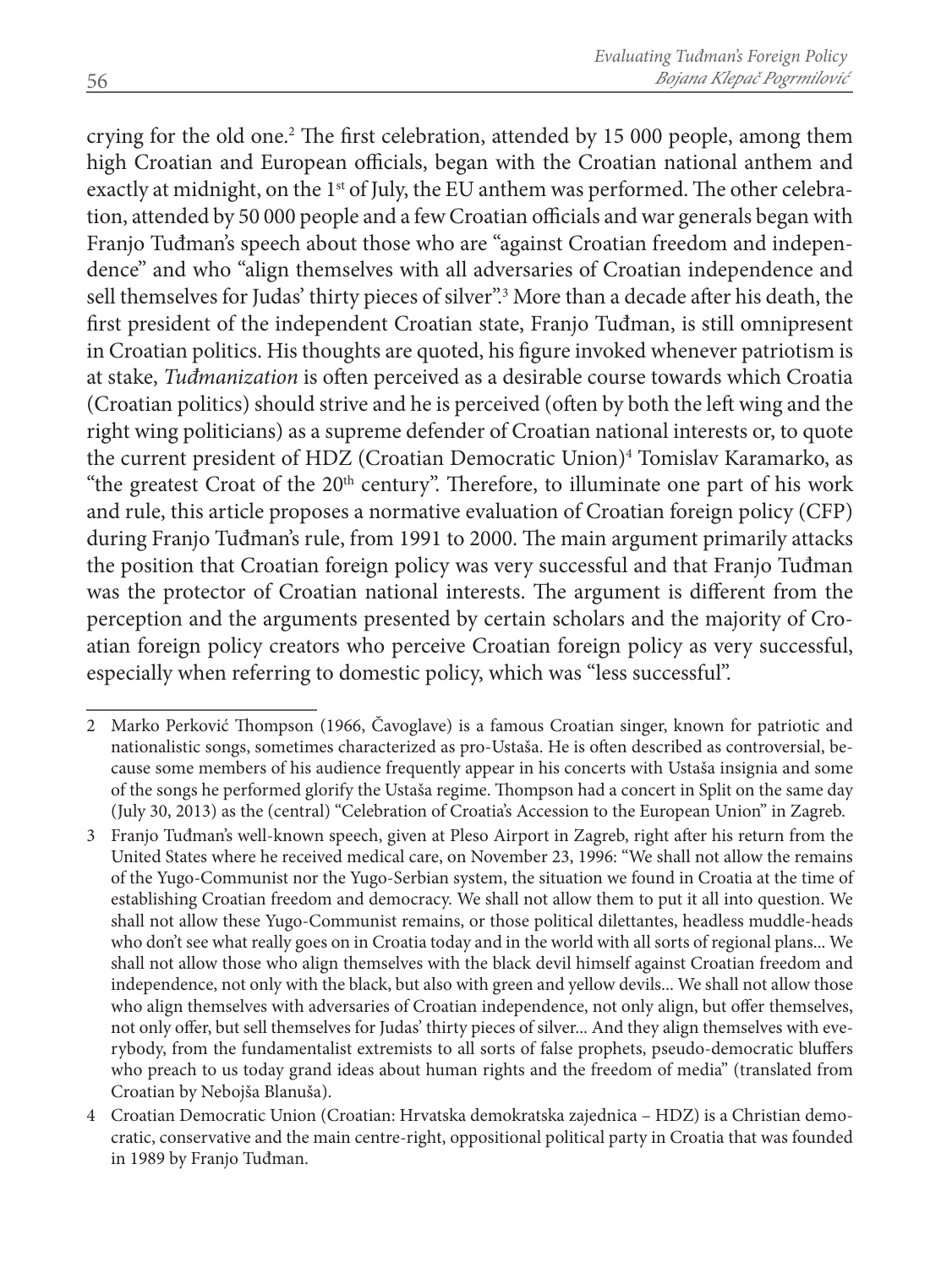The article aims to show how foreign policy – whose main creator was Franjo Tuđman – contributed to domestic policy in alienating Croatia from its main national interest, which is to become a functional Europeanized parliamentary democracy, based on values, norms and principles formulated in *acquis communautaire*. The article consists of three parts. The first part sets up a normative framework, defines the Croatian national interest and introduces the leading figure – the president Franjo Tuđman. The second part of the article presents a successful side of Croatian foreign policy and afterwards evaluates its unsuccessfulness. Through the four main points – "respect for sovereignty", "peace", "market economy" and "rule of law" – the article shows that Croatian foreign policy was successful in achieving only a few goals, but in fact was not clever nor successful when it came to accomplishing the above specified normative (national) interest. The third part of the article deals with Franjo Tuđman's thought and attempts to get behind his policy and see how he, who is often invoked as a supreme protector of Croatian national interests, became its despot. His thought greatly contributed to his policy-making and it is hence very important to illuminate Tuđman's positions towards the EU, multinational entities, integrations, democracy, Croatia within the EU etc., in order to observe how it influenced the alienation of Croatia from its national interest. One of the reasons why true democratic transition of Croatia has failed can be seen in Tuđman's perception that Croatia became a real parliamentary democracy just by adopting a democratic Constitution.

#### **Setting up a Normative Framework**

Realist school of international relations emphasizes the role of national interests in the creation of foreign policy. Tuđman perceived himself as a scientist – a historian on the one hand, to whom rational scepticism and relativism are inherent, and a statesman on the other, characterized by political optimism and pragmatism (see Tuđman, 2009:115). His close co-workers mostly perceived him as a "realist politician" (see Nobilo, 2000 and Rudolf, 1999). Evaluating his scientific and political work, he would in many aspects largely fit somewhere within the framework of normative political realism, whose imperative states that "each state should promote its own national interest and interests of other states, only if they comply with its own national interest" (Jolić, 2011:48). Vukadinović writes that national interests are "whatever wants to be achieved or preserved in relation to other states". In theory, national interests are often defined as constant foreign policy lines that are above internal policy agreements or disagreements (Vukadinović, 2009:155). A frequently quoted definition accused of tautology and poor analytical contribution states that "national interest is whatever decision makers say it is" (Furniss and Snyder in: Jolić, 2011:46). On the other hand, Jović states that "countries' foreign policy is subject to change, as all other public policies, and therefore doesn't need to be mystified with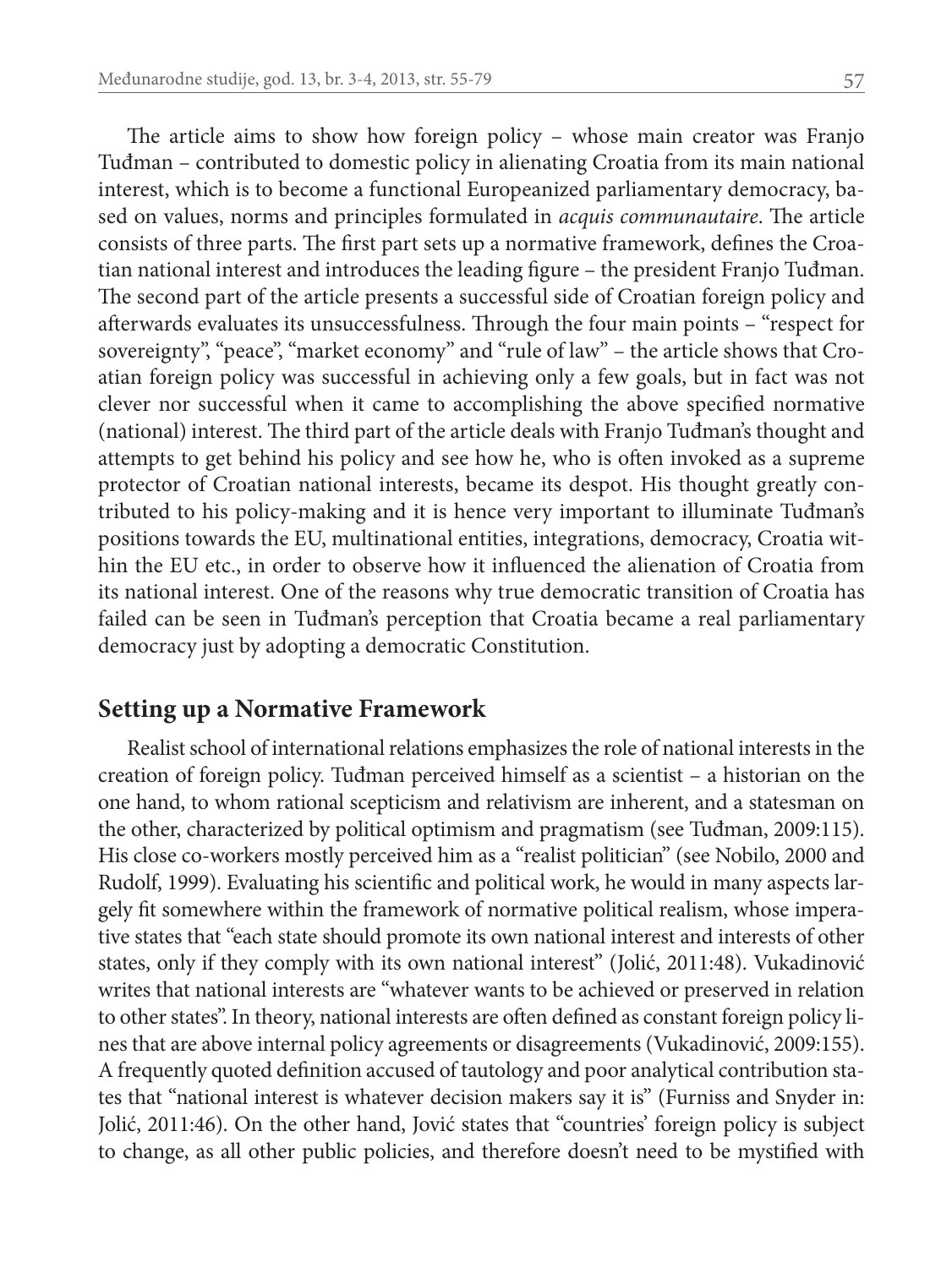'national interests' phrase" (Jović, 2011:24). This article does not attempt to challenge various definitions of national interests, nor to further mystify "national interests", because this concept is already, at least in Croatia, "mystified" by the public, abused by politicians and insufficiently discussed by scientists. Therefore the article proposes a normative national interests framework fully in line with national interest(s) proclaimed by the Croatian main decision maker. On several occasions, Franjo Tuđman emphasised that the "inclusion in Europe and Europeanization of Croatia" are in Croatia's best interest. "Along with internal democratic transition all the necessary steps need to be taken into account for including Croatia in the European Community as soon as possible" (Sabor.hr, 1990). Through the eyes of the majority of Croatian foreign policy creators of Tuđman's era and certain authors, most of the foreign policy goals were achieved, Croatian national interests were secured and Croatian foreign policy was "very, very successful" (except when it came to the question of Bosnia and Herzegovina).<sup>5</sup> However, if it is observed through another normative lens, Croatian foreign policy becomes much less clever and successful and it did not serve national interest(s) that well.

National interest of Franjo Tuđman was basically ethnical interest of the Croats: divide Bosnia and achieve Great Croatia, clean Croatia from the Serbs, create a 'small power' in the Balkans that will play the role of policeman in the region, build authoritarian and autarchic state which will develop its own democratic model that will in reality be a nationalistic dictatorship. Furthermore, impose that model on Europe and force it to accept Croatia as such, without real interaction with the democratic and cultural values of contemporary Europe (Grubiša, 2001).

If one defines Tuđman's national interest as Grubiša did, then Tuđman's policy, both domestic and foreign, was a complete failure – neither clever nor successful and it failed to serve national interests as well. However, the article will not employ Grubiša's definition, but will focus on the normative criticism of Croatian foreign policy. As stated before, the set normative framework is established around the claim that the national interest of the Croatian state is to become a functional, Europeanized<sup>6</sup> parliamentary

<sup>5</sup> The article especially challenges prof. Dejan Jović's thesis of a "very, very successful foreign policy in the last 20+ years... Taking into account what domestic policy was like, foreign policy was saving and palliated". Although such claims can be defended, especially when taking into account that the main goals were achieved (see chapter *(Specious) Success of Croatian Foreign Policy*), if observing the CFP through a different – "normative lens" – success becomes seriously disputable.

<sup>6</sup> For this purpose I will not enter into an extensive scientific debate on the meaning of Europeanization, but will rather adopt a definition of Europeanization as "accepting liberal, enlightened and democratic values in the political culture of Central European and East European peoples" (Prpić, 2004:46). Furthermore, I will agree that in the case of Croatia we can employ "retrospective Europeanization" that can be explained through these three steps:

<sup>1)</sup> rejecting the communist system of government,

<sup>2)</sup> enabling the penetration of European institutions into the national systems of government,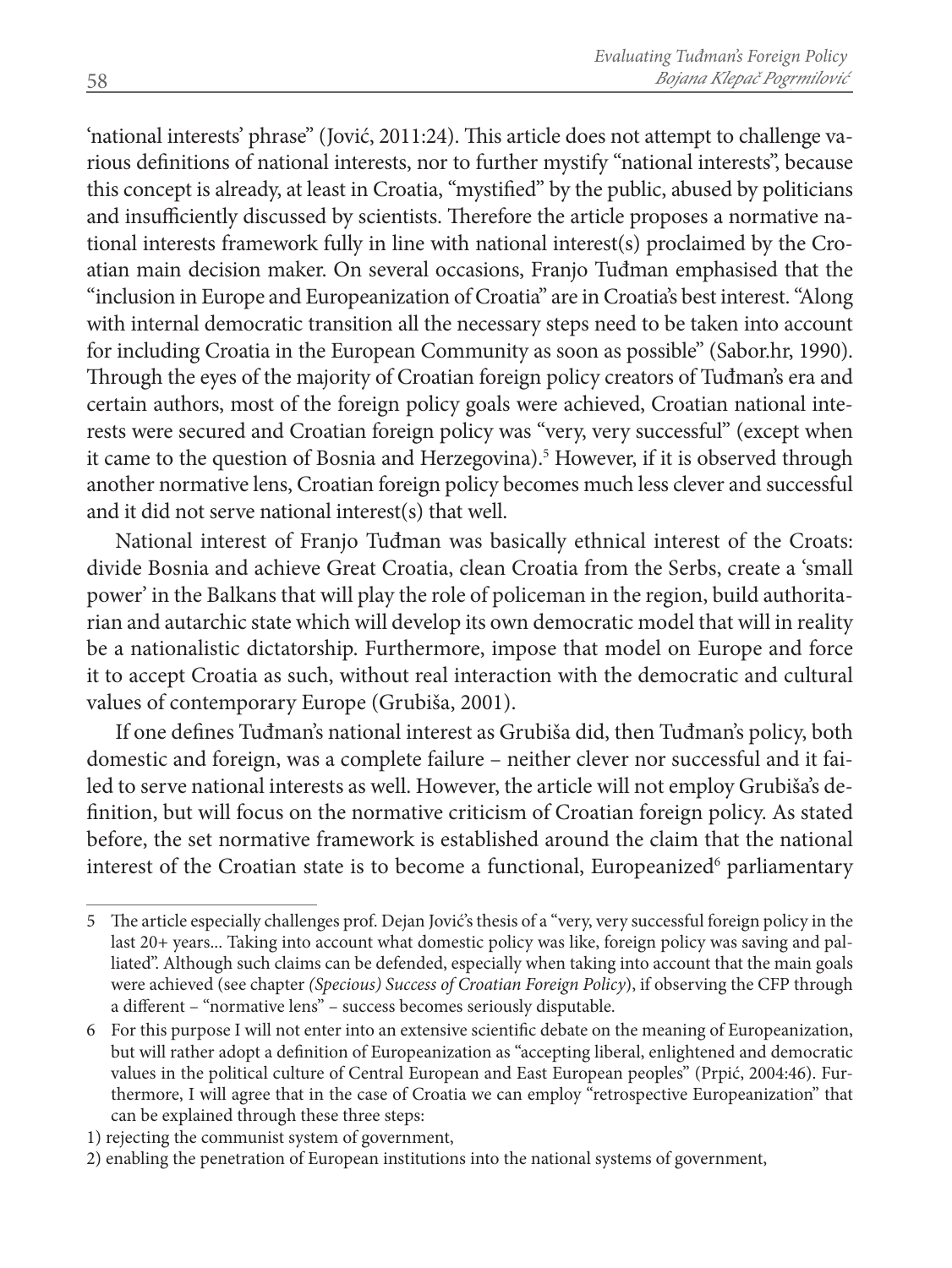democracy based on *acquis communautaire*. Before further evaluation, it is important to observe the argument that the "foreign policy is a reflection of internal processes, restrictions and fears of the political elite or its courage and determination". Throughout the article emphasis is put on foreign policy and its effect on national interest(s). However, a distinction line between foreign and domestic policy is sometimes very thin. "Searching those accused of war crimes by the Hague Tribunal, judicial reform in order to make Croatian courts more effective, caring for the freedom of the media, are equally foreign policy issues as well as issues used in the internal political struggles" (Jakovina, 2010:84). Therefore, domestic and foreign policy will sometimes overlap. Article will not extensively elaborate the policy of the international community towards Croatia during the 1990s. It will require an entirely new detailed research. The focus is mainly put on Croatian (foreign) policy, irrespective of the sometimes "shameful" policy led by some "foreign forces".<sup>7</sup>

## **Franjo Tuđman – A Symbol of Croatia (Croatian Policy) and a Supreme Defender of Croatian National Interests**

The article focuses on (the work of) Franjo Tuđman since he is considered to be the main Croatian (foreign) policy creator – both from his own and from a domestic and often external point of view.<sup>8</sup> "Tuđman saw himself as the personification of Croatian unity" and Croats saw him as "the father of the nation" (Bellamy, 2003:67). Even though formally, foreign policy is "led by the head of state, the government and parliament (FP committe) within the countries' constitutional framework", young Croatian state had a different experience (Nick, 1997:56). The instrumentalization of political functions was present so "the president can decide everything by himself " (Blanuša, 2011:52). Mate Granić<sup>9</sup> states that "Tuđman had complete control over the Ministry of Defence, Foreign Affairs and the police, as well as the intelligence, sometimes even controlling the work of the Ministry of Finance". Furthermore, when Tuđman appointed Granić as the Minister of Foreign Affairs, he said: "Don't forget that I am, according to the Constitution, the only head of state and in regard to any problem, you have to come to me. Fo-

<sup>3)</sup> gradual change of national systems through processes of adaptation, harmonization and convergence for the purpose of accepting European multilevel government (Grubiša, 2006:133).

<sup>7</sup> Great Britain, France and Russia were usually mentioned and perceived as "pro-Serbian enemies" (see Tomac, 2012 and Rudolf, 1999).

<sup>8</sup> This can clearly be observed through Tuđman's rhetoric, because he often referred to himself as the "highest representative of the Croatian people", "statesman", "sovereign", "president of all Croats" etc. "He prefers to call himself the Head of State more than simply the President". Therefore, any "attempt to endanger the Head of State is an attempt to decapitate Croatia" (see Uzelac, 2013).

<sup>9</sup> Mate Granić (Baška Voda, 1947) was the Vice President of the Croatian Government (1991-1993) and Minister of Foreign Affairs (1993-2000).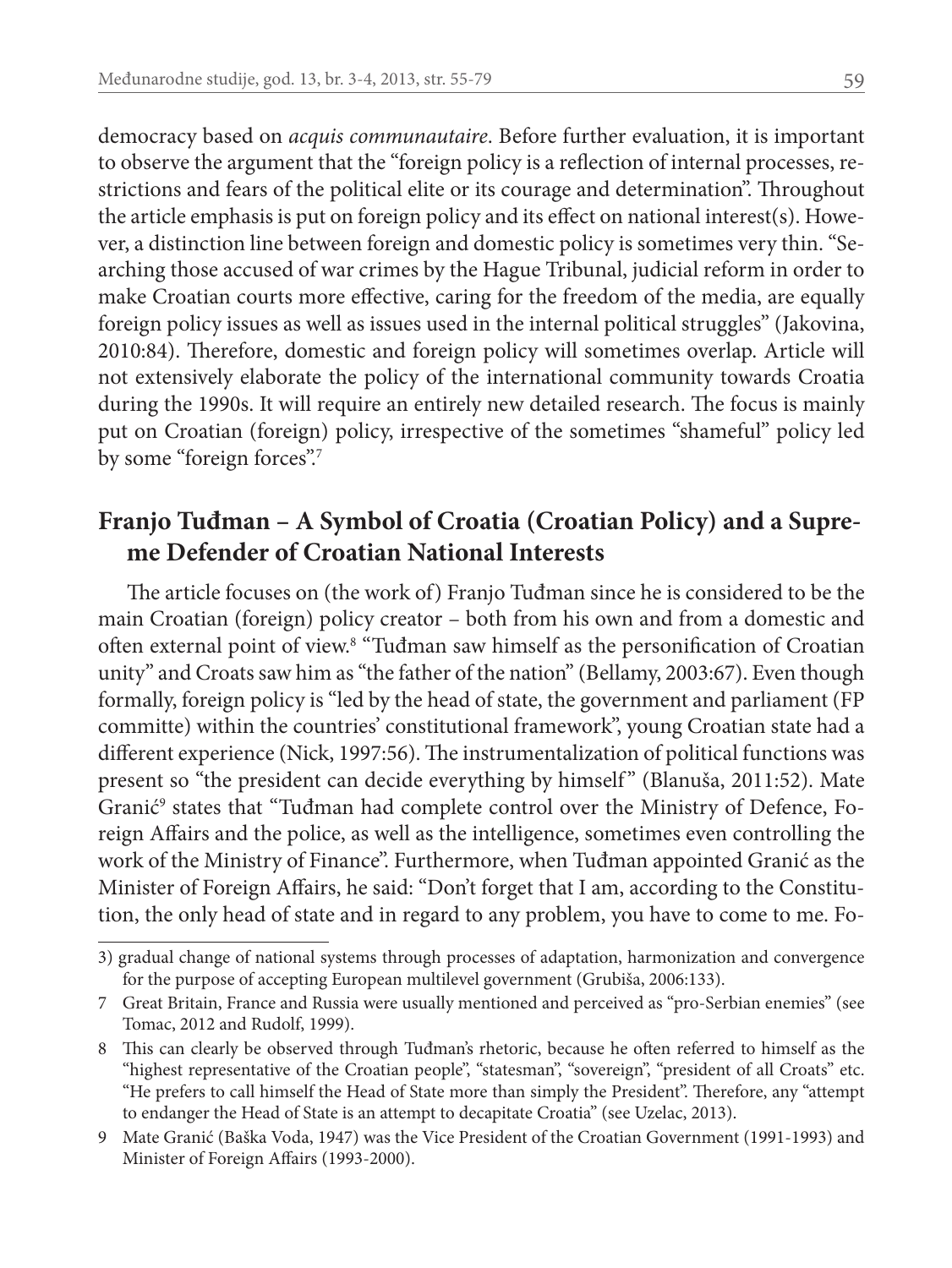reign policy is not a governmental issue" (Granić, 2005:47-49). Interestingly, even more than a decade after his death, the rhetoric that identifies Tuđman with Croatia and Croatian patriotism remains. Or, in the words of Tomislav Karamarko, "*de-Tuđmanization* means *de-Croatization* of HDZ and the Croatian society" (*Jutarnji list*, 2013). Zdravko Tomac10 states that "*Tuđmanism* means gathering of patriotic forces and finding a place for action of different political options and different people that are connected by patriotism" (Tomac, 2012:352). Abuse and mystification of the "national interests" concept is partially related to the political discourse of the 1990s, especially Tuđman's rhetoric. In Croatia's daily politics Tuđman is often invoked as a supreme protector of Croatian national interests (see Tomac, 2012:347).<sup>11</sup> Davorin Rudolf<sup>12</sup> states how Tuđman was a statesman who often irritated other politicians, mainly because "he wouldn't give Croatia for anything. It can be observed through his talks with Kinkel or Albright; feathers flew because he was always firmly defending Croatian national interests" (HRT, 2010). Interestingly, when commenting on Tuđman-Izetbegović Agreement, Rudolf states how "it was a mistake, harmful for Croatian national interests. Negotiators were superficial and politicians who made the decisions weren't patriotic enough" (*Slobodna Dalmacija*, 2012). Suddenly the chief negotiator and the main politician became less patriotic. After 2000 things changed and the "once beloved and respected president Franjo Tuđman was being presented as a product and a representative of Balkan mentality. Such a turn changed the political climate in the country because it meant the ending of the identification of Croatia and Tuđman and the identification of Croatia with Tuđman" (Zambelli, 2010:56). However, as stated above, in the year when Croatia entered the EU, Tuđman was again perceived as a simbol of "Croatization", patriotism and defence of Croatian national interests, because "to *re-Tuđmanize* the Croatian state and HDZ is the biggest accomplishment, not just for HDZ, but also for Croatia and Croatian national interests in general" (Tomac, 2012:350).

<sup>10</sup> Zdravko Tomac (Garčin, 1937) was, as a member of SDP (Social Democratic Party of Croatia, former League of Communists of Croatia), the Vice President of the Government (1991-1992) and a member of Croatian Parliament (1993-2003).

<sup>11</sup> Surprisingly, a similar claim was recently (September, 2012) indirectly underpinned when Croatian Prime Minister, the president of SDP (Social Democratic Party of Croatia), Zoran Milanović defended Tuđman's policy in 1999 – the Agreement with Alija Izetbegović. When HDZ (Croatian Democratic Union) accused Milanović to be a trader of Croatian national interests because he was giving away a small part of Croatia's territory to Bosnia and Herzegovina, Milanović invoked "Tuđman's will" claiming that "he (Tuđman, A/N) knew for sure what Croatia was". Usually, if Tuđman's role of a supreme "Croatian national interest defender" is questioned (mostly by the so called "left intellectuals"), such individuals immediately become discredited by attributes such as Yugonostalgic, communist, Serbian, Yugo-communist, Serbo-communist and all sorts of similar derogatory names.

<sup>12</sup> Davorin Rudolf (Omiš, 1934) was the Croatian Minister of Foreign Affairs from May 3 until July 31, 1991. Later on he became the ambassador and Permanent Representative of the Republic of Croatia to the UN. He is a member of the Croatian Academy of Sciences and Arts.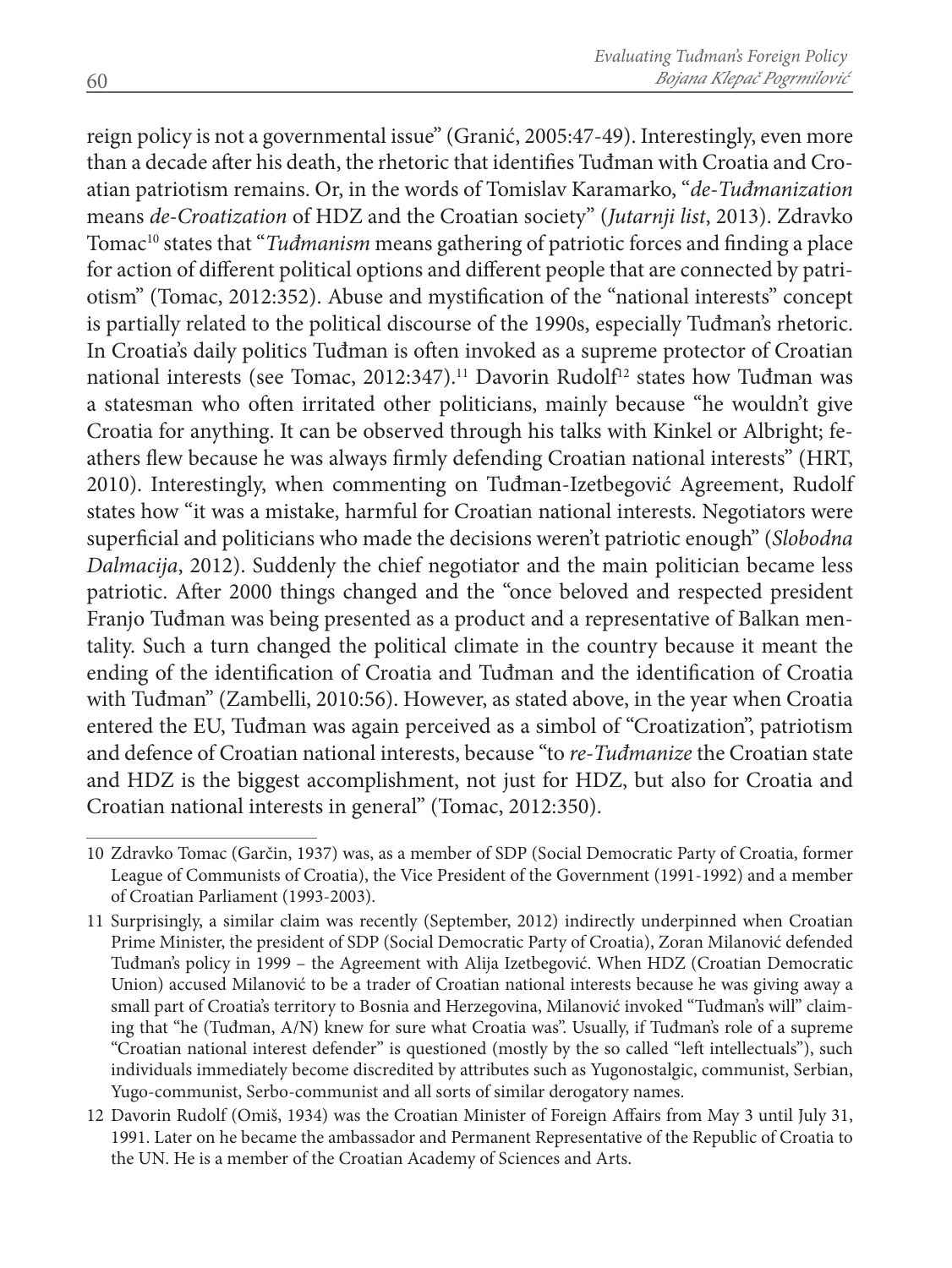## **(Specious) Success of Croatian Foreign Policy**

It would be unfair, inaccurate and one-sided to declare Croatian foreign policy (and policy makers) completely unsuccessful. From (not just) a normative point of view, Croatian foreign policy was, when observing the achievement of stated goals, successful and clever. These aims were considered to be of great national interest and were successfully achieved. Rudolf claims that the Croatian "goal was to proclaim and preserve the independent democratic Croatian state" (Rudolf, 1999:376).<sup>13</sup> After the Croatian state was established it was especially important to achieve international recognition. However, it is hard to measure to what extent international recognition was connected with skilled diplomacy and clever moves of the Croatian foreign policy actors. Mario Nobilo<sup>14</sup>, for example, mentions "Serbian aggression" as an external factor that "speeded up recognition". Interestingly, Tuđman admits that very often "the old glory of Tito" was responsible for the success in the achievement of international recognition. "Wherever we representatives of Croatia show up in Asia, Africa, they ask for Tito. When we say Tito was a Croat, it makes it easier for them to support us as Independent Croatia" (Predsjednik.hr, 1996). After signing the Dayton Agreement, Tuđman announced that the "*great and holy aim* of the Croatian people was the attainment of total sovereignty over its entire, internationally recognised territory" (Bellamy, 2003:72). Croatia is an internationally recognized, independent state that managed to reintegrate its territory peacefully. "With skilled diplomacy and policy, this time using international factors, on January 15, 1998 Croatia recovered Croatian Podunavlje" (Rudolf, 1999:392).15 Granić openly claims how Tuđman should get the most credit for that. Furthermore, it is important to note that, for example, successful "play" on the quasi-acceptance of the Z4 plan is also considered to be Tuđman's clever and farsighted move. The perception in Croatia, especially after the war, was that "Tuđman would not only protect Croatia from the Serbian threat; he would also stand up to the 'Great Powers' who threatened Croatia's national interests" (Razsa, Lindstrom, 2004:643). Throughout his speeches

<sup>13</sup> Even though it will not be debated in the article, because it mainly observes CFP from Croatian independence onwards, it is interesting to observe Vesna Pusić's opinion on independence that is completely opposite from what the other foreign policy actors claim(ed). Pusić states how "Croatia became independent from Yugoslavia in June 1991 more as a result of being pushed than because of any plan", which undermines the attributed role of crucial political actors in the achievement of Croatian independence (Pusić, 1998:111).

<sup>14</sup> Mario Nobilo (Korčula, 1952) was Franjo Tuđman's spokesman in 1990, and from 1991-1992 his foreign policy adviser. Furthermore, he was the Vice President of the Croatian Council of European Movement and the Europe House in Zagreb (1990-1992) and the Permanent Representative of the Republic of Croatia to the United Nations (1992-1997).

<sup>15</sup> Reintegration is considered to be primarily an "internal policy goal, however, it has important foreign policy dimensions", as stated by Rudolf, "because it can't be achieved without an active foreign policy" (Jović, 2011:10).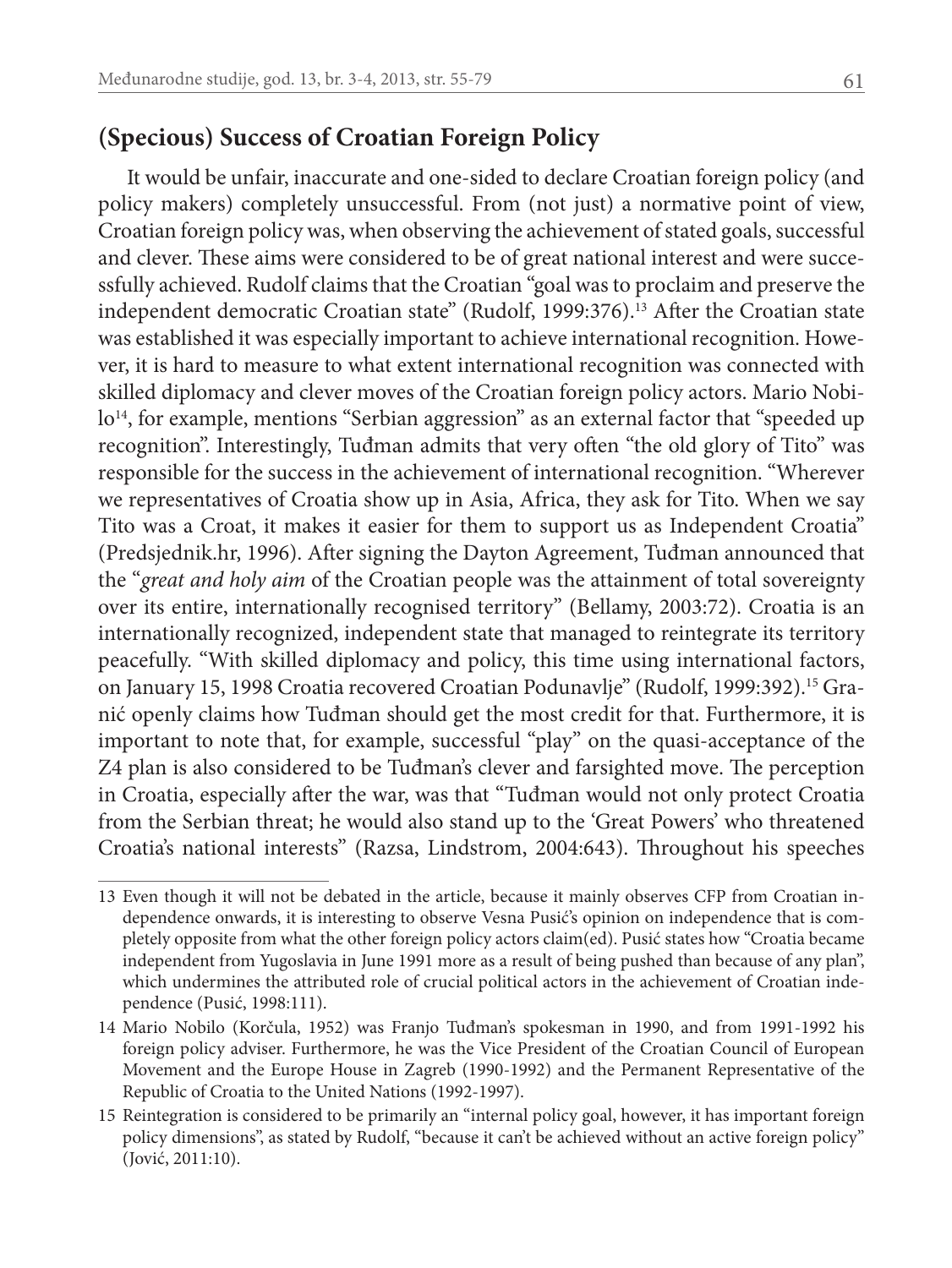and interviews Tuđman strongly fought against EU's "regional approach" in the name of the protection of national interests.16 He was strongly convinced that "foreign forces" (from all over the EU and the world) were trying to push Croatia back to the Balkans and create a new Yugoslavia, and he greatly opposed the Western Balkan concept. Eventually, the regional approach was slowly abolished and Croatia has entered the EU independently from other "Western Balkan" countries. Furthermore, during Tuđman's era Croatia became member of the UN and member of the Council of Europe, which is also considered to be a great foreign policy success. Therefore, in some aspects, foreign policy moved Croatia towards Europeanized parliamentary democracy. However, Croatian policy was often, with a little help from foreign policy, moving the country away from that goal. The next chapter will show the four most critical steps that largely contributed to the alienation of Croatia from the process of becoming a functional democracy.

## **The defeat of Croatian Foreign Policy**

This chapter will evaluate major mistakes of Croatian foreign policy and its main creator, presented in four main points – *respecting sovereignty*, *peace*, *free and fair trade* and *the rule of law*. Ivo Banac stated: "If there was no Tuđman, I am sure that Croatia would already be in the EU." (*Jutarnji list*, 2007) Furthermore, unlike the often-quoted thesis on "Croatia's rush to join the EU", some other scholars claim that Croatia is entering the EU too late (Despot, Reljić, 2011:1). "Croatia is going to enter the EU too late. It is like you are coming to a party at 3 am when all the guests are leaving" (Niall Ferguson for Tportal.hr, 2011). Branimir Lokin claims that the economic benefit for Croatia will be poor to none, because Croatia is "entering the EU a little bit too late" (*Novi list*, 2011). Or, in other words, "the only real problem with Croatian membership in the EU is the fact that we are not there yet" (Jakovina, 2010:91). Even though Banac is "sure", it is very difficult to prove actual causality and claim that "Brussels" would have acted differently if Tuđman's foreign (and domestic) policy was different and that Croatia would have already been an EU member state. Also, it is a rather demanding task to determine what "too late" really means. Many scholars argue that Brussels does not actually act upon the fulfilment of the membership criteria, but it rather acts on pure political decision/will. However, what could be argued is the fact that because of Tuđman's "unclever" policy (both domestic and foreign), Croatia did not become a Europeanized parliamentary democracy. As stated by Grubiša, "Croatia is the only country among all the countries in transition where process of retrospective Europeanization lasted too

<sup>16</sup> Ivo Sanader also firmly emphasized the importance of an individual approach and not a regional one, when it comes to Croatia's accession to the EU (see Sanader, 1999).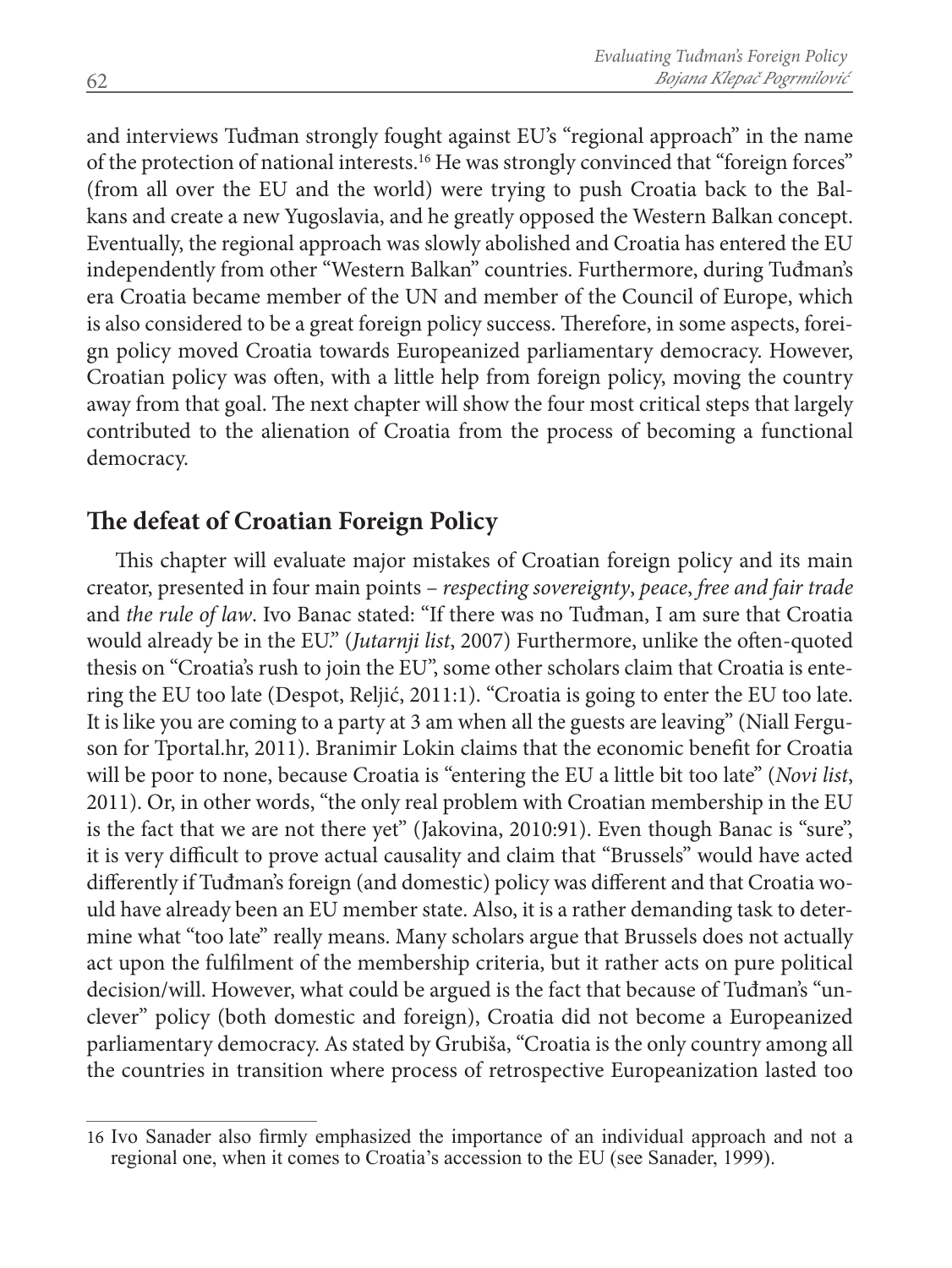long" (Grubiša, 2012:31). One could immediately employ the "war argument", which is fully legitimate and quite correct. "Croatia is the only post-communist country in which the process of democratic transition coincided with the process of creating a state by means of war" (Kasapović, 1996:84). In other words, "the fact that it (Croatia, A/N) went through a serious conflict has made its democratization and EUropeanization much more difficult" (Jović, 2011:37). However, "Croatia is also the only one among all the countries in transition that has rejected professional help offered by the European Community in designing its legislation" (Grubiša, 2012:32). Banac states how Croatia "was facing the post-war blues", both on the international level, by isolation, and the domestic level, because Croatian "economy was nearly shuttered by deindustrialization, which was not caused by war but by Tuđman's policies" (Banac, 2009:468). One clear example of his harmful behaviour for the national interests was refusing CEFTA membership for Croatia, because of his paranoid fear of a new Yugoslavia and a "regional approach". In 1995 the Croatian Institute for International Relations published a Strategy – the effects of joining CEFTA on the Croatian economy – which presented a conclusion that Croatia should be involved in the "international European space of free trade, because every delay opens up new negative effects" (Vuković, Vizjak 2001:120). Therefore, some "un-clever" aspects of Tuđman's domestic and foreign policy contributed to the slow EUropeanization and to the "de-Europeanization".17 Tuđman was constantly arguing and proving Croatia's historical position in Europe, its "return to Europe", its Middle- European heritage far away from the Balkans. However, it was his "policy that ultimately distanced Croatia from Europe and placed it firmly back in the 'Balkans', in a political sense", which was harmful for Croatian national interest(s) (Jović, 2006:93). Attempt to build internally and present externally Croatia as a Europeanized parliamentary democracy has failed. Nobilo states how lesser diplomatic mistakes were made before the Homeland war, however "Croatia did not use its winner status, because after 1995, there was a decline of its international reputation and those years were lost" (Camo.ch, Lopandic). Violation of human and minority rights, freedom of the press and unfair elections happening in the domestic political arena were not directly foreign policy's fault. However, all those events had a large impact on the demolition of Croatia's image in the international political surroundings. Due to the fact that they fall primarily under the domestic policy domain, those cases will not be evaluated. Foreign policy (also) played a great role in "Croatia's fall from grace, from the euphoric declarations of returning to Europe in the early 1990s to the lamentations by the late 1990s of being relegated to the status of a small, marginal, autocratic state" (Razsa, Lindstrom, 2004:637). Following paragraphs will present four points, evalua-

<sup>17</sup> The term Balkanization is intentionally not used as opposed to Europeanization, because it includes another dimension of research and argumentation, which is not the subject of this article (see more in Razsa, Lindstrom, 2004).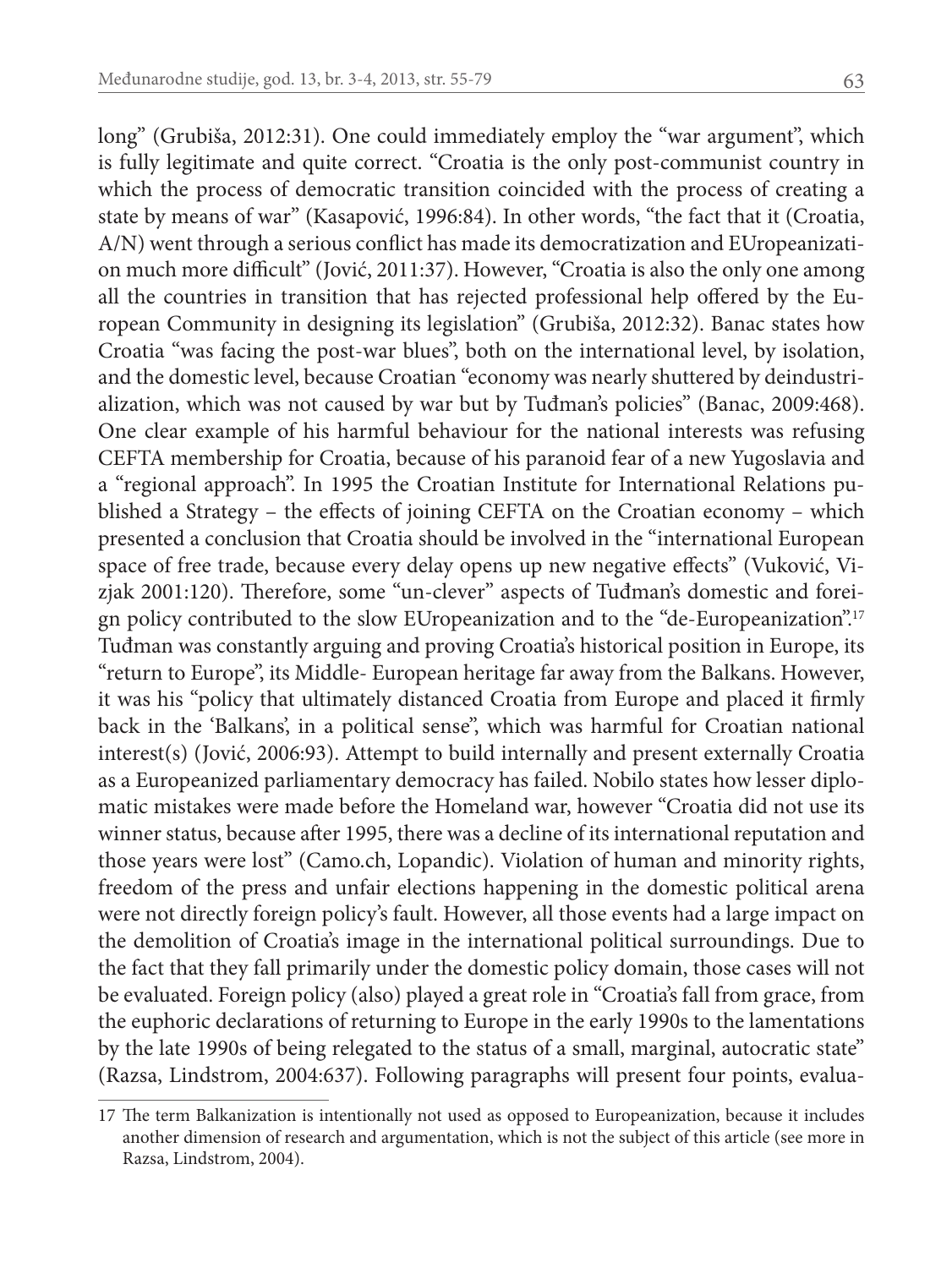ting the role of foreign policy in Croatia's alienation from becoming a "Europeanized parliamentary democracy".

#### *1. Respecting Sovereignty – "Once upon a time in the East"*

"I said: Either this kind of Bosnia that will also ensure the interests of Croatian peoples or – division! I also said: one part to Serbia, one part to Croatia, and there can remain a small Muslim state in the middle – that historical small country of Bosnia that would not have the possibility to have ambitions to create some kind of a great Islamic state in Europe" (*Novi list*, 2005). As shown in this Tuđman's statement from September 17, 1991, the biggest black stains on Croatian foreign policy are related to Bosnia and Herzegovina.18 The "division of Bosnia"19, "aggression on Bosnia"20 and Dayton agreement $2<sup>1</sup>$  were probably the most harmful for Croatia (Croatian national interests). Bosnia is a "focal point" where foreign policy played a great role in the alienation of Croatia from its normative interest. Ivo Banac states how "Tuđman was really responsible for the division of Bosnia. He was always pledging for what was a nonsense that harmed all peoples in Bosnia and Herzegovina and Croatia as well" (*24 sata*, 2011). Vukadinović states how "Croatia was the only country that has rejected the membership" in the Council of Europe mainly because of the "behaviour regarding the Bosnia and

<sup>18</sup> Even though it could be challenged, I consider the policy towards Bosnia and Herzegovina to be a foreign policy, because Bosnia was a sovereign state from October 1990.

<sup>19</sup> Detailed transcripts that witness Franjo Tuđman's division of Bosnia are published in 2005; two volumes in more than 1000 pages. The original title of the book, "Stenogrami Franje Tuđmana o podjeli Bosne i Hercegovine", published by Feral Tribune (Split, Croatia) and Dani (Sarajevo, Bosnia and Herzegovina)

<sup>20</sup> Along with the "division of Bosnia" comes a thesis on the Croatian "aggression on Bosnia". In 2011, the Hague prosecution stated that there was in fact "a joint criminal enterprise" led by Franjo Tuđman, whose goal was "to create an ethnically clean Greater Croatia with the persecution of Bosniaks and non-Croatian citizens from those parts of Bosnia and Herzegovina that were supposed to unite with Croatia". A recent verdict (May 2013) found all the six accused political/military officials from Herzeg-Bosnia guilty and stated that Franjo Tuđman participated in this "joint criminal enterprise".

<sup>21</sup> If observed through the "normative lens", peace would be the highest value, so therefore the Dayton Agreement will not be disputed as harmful for national interest(s). However, according to some FP creators, we could dare to argue that for a large majority of Croats, in Croatia and Bosnia, Dayton was highly unjust and harmful for the Croatian national interests. Mate Granić claims pressure on Tuđman was so high the he could not avoid such a solution. "The most important thing was that the war was over and peaceful integration of Podunavlje was ensured" (Granić, 2005:134). However, political and public discourse often emphasizes how "the aggressor was rewarded with 49 per cent of Bosnian territory" (Slavko Perović, Ivan Supek etc.). The Dayton compromise stopped the war, but also made Milošević look like a more skilful negotiator than Tuđman. Zdravko Tomac states that immediately after Dayton was signed he criticized it in the media claiming it was "harmful for Croatian interests". "While the church bells on St. Mark's church rang and Mate Granić spoke in Parliament about Bosanska Posavina, people shouted from the streets: "Betrayal! Betrayal!" (Tomac, 2012:323).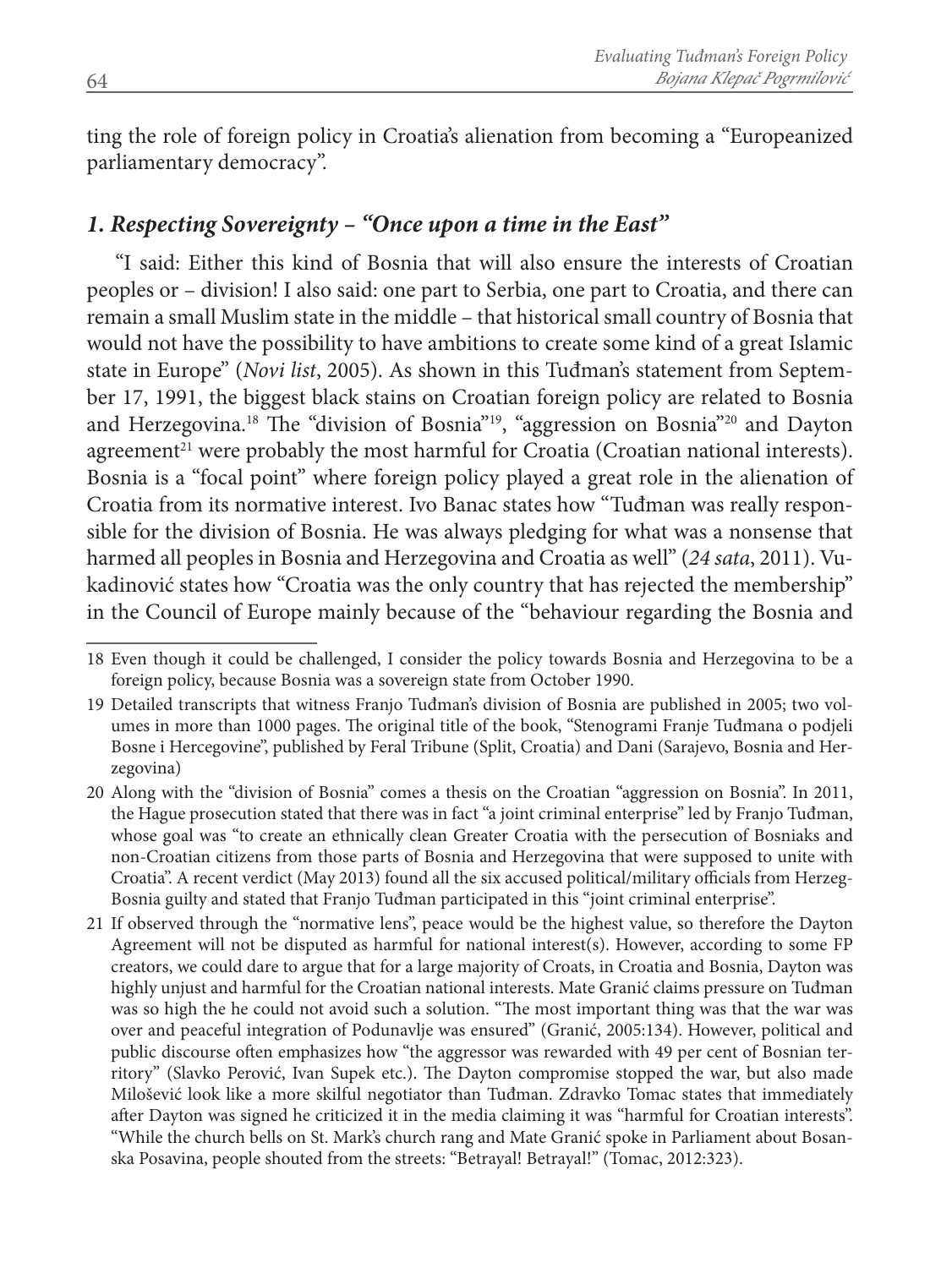Herzegovina problem" (Vukadinović, 1996:160). Or to put it differently, "Tuđman's stance on the Bosnian question caused Croatia to be frequently rebuked by the international society. At best, Tuđman was clumsy in his dealings with the Bosnian question" (Bellamy, 2003:72). In his memoires, Nobilo plainly stated his disagreements and criticism towards Tuđman's politics in Bosnia. Nobilo wrote how Tuđman openly presented the issues such as the "division of Bosnia", "just borders" etc. to some of the highest European officials. In 1991, at a meeting with the special French delegate Jacques Bolt Tuđman said: "Crisis cannot be solved without the division of Bosnia and Herzegovina" (Nobilo, 2000:538). Granić does not exculpate Tuđman, but rather distributes the guilt. He states how it would be highly unjust to blame only Tuđman for the division of Bosnia because the international community played a great role in this policy. "Until the Washington Agreement was signed, the country was divided by everyone" (Granić, 2005:82). Balancing on the edge of international sanctions was a direct consequence of Tuđman's policy towards Bosnia and Herzegovina. Even though the formal sanctions were avoided, informal ones were present. "As soon as it became obvious that Tuđman's regime got into open games with Milošević on the division of Bosnia and Herzegovina, a 'Russian winter' followed for Croats and Croatia in the European and the German media. A lot of time will need to pass for a picture of 'another Croatia' to be established in the consciousness of a regular western reader or viewer" (Lasić, 2011:51). Dušan Bilandžić<sup>22</sup> claims that Tuđman told him, "Once we divide Bosnia, Sloba and I will be allies" (*Nacional*, 2012). Furthermore, Milan Kučan23 stated that, primarily, "it was a war against Bosnia and Herzegovina. Later on it gained certain characteristics of an ethnical conflict, but in fact it was a war against Bosnia and Herzegovina, based on an unrealised agreement between Milošević and Tuđman on the division of Bosnia and Herzegovina" (Seebiz.eu, 2012). Even though Hrvoje Šarinić – Tuđman's main negotiator with Milošević – did not explicitly write anything about the division of Bosnia, his testimony on that matter in The Hague was interesting because "in the name of national interests" he could not testify on that subject (*Nacional*, 2004).<sup>24</sup> The testimony of Paddy Ashdown at the Hague Tribunal was well remembered among the Croatian public. Ashdown was astonished by how indiscreet Tuđman was when dividing Bosnia "on the back of the menu". He claims Tuđman drew the map and said that Bosnia will be "carved up between Serbia and Croatia and would simply disappear" (Youtube, 2010).

<sup>22</sup> Dušan Bilandžić (Maljkovo, 1924) is a Croatian historian, politician and a member of the Croatian Academy of Sciences and Arts, who was Tuđman's representative in Belgrade after 1991.

<sup>23</sup> Milan Kučan (Križevci, 1941) was the first president of the Republic of Slovenia (1991-2002).

<sup>24</sup> It is interesting to observe what Šarinić states about Tuđman's position towards Bosnia: "Tuđman did not believe in the integrity of Bosnia. As a historian, he believed Bosnia is a historical absurd. However, as a realistic politician, he changed his position, adopted it to reality, recognized Bosnia and sent an ambassador to Sarajevo" (Šarinić, 1999: 85).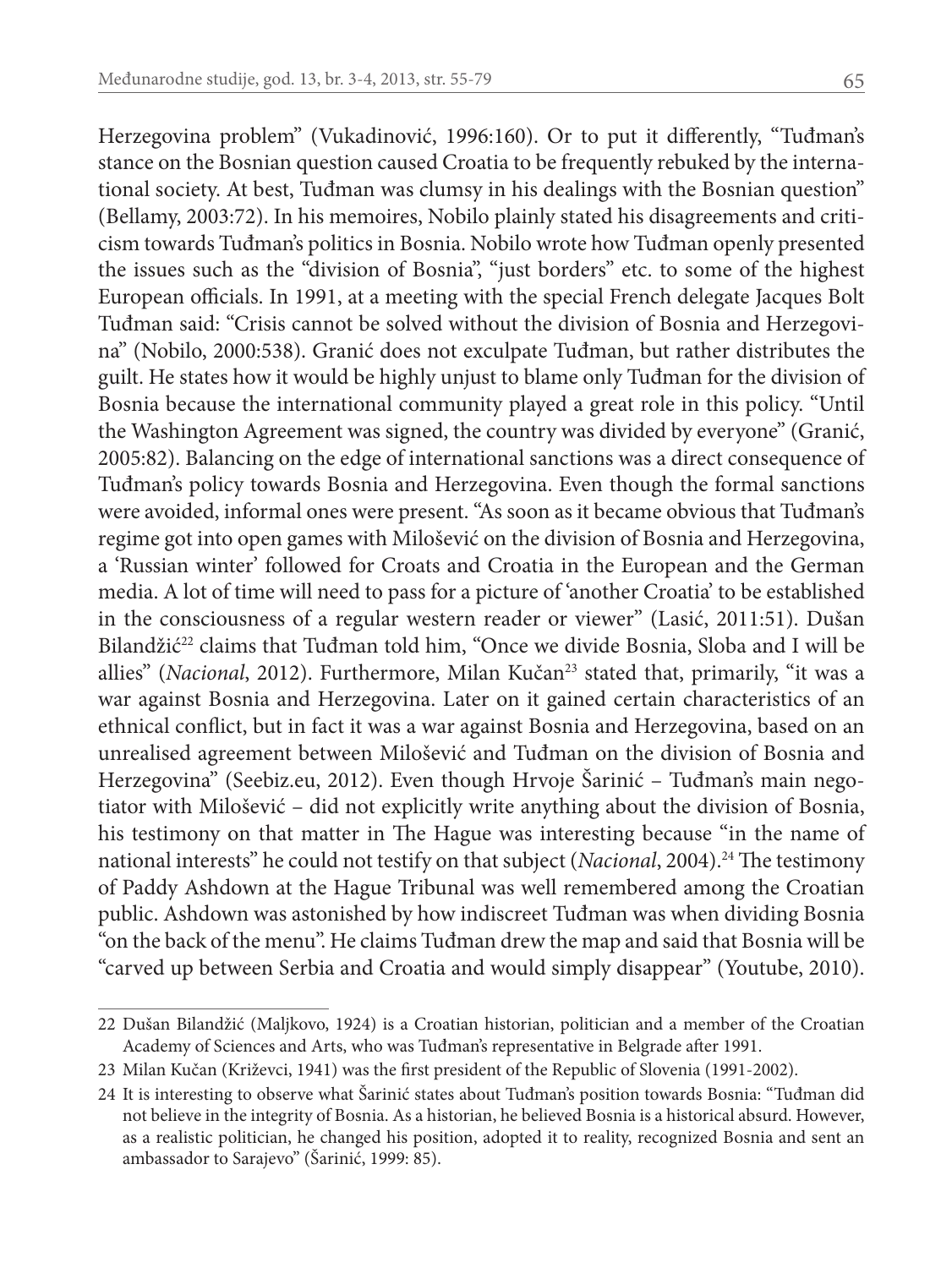The Hague's prosecutor Kenneth Scott, who supported the thesis of "rewriting Bosnia and Herzegovina", underpinned these claims. He used many testimonies by "Croatian, Bosnian and foreign representatives and transcripts from the President's Office. Witnesses showed that Tuđman was obsessed with the idea of the renewal of Banovina".25 In his memoires Tomislav Jakić states that he will never forget Tuđman's comment on the silhouette of Croatia's map: "Look at the shape of this plumelet! Isn't it obvious that something is missing?" (Jakić, 2010:224).

With no attempt to revile the "historical truth" on the "division of Bosnia" after what has been stated, Tuđman's policy towards Bosnia was neither clever nor successful and harmed Croatian national interests. The epilogue to this chapter and the introduction to the next are presented in the explanation of the recent ICTY ruling, in the case of six wartime Bosnian-Croatian leaders, which states that Franjo Tuđman "participated in the joint criminal enterprise and took part in the decision of changing the ethnic make-up of Herzeg-Bosnia".

#### *2. Peace – "Dr Tuđman or How I Learned to Stop Worrying and Love the War"*

In this chapter, I will not elaborate whether the war could have been avoided and will not enter a debate with the thesis of Josip Boljkovac<sup>26</sup> that "Croatia deliberately caused the war" because it would require new, extensive research (*Slobodna Dalmacija*, 2009). However, through the evaluation of "maintaining peace" as one of the highest values that was and still is fundamental for founding and preserving the EU, I will observe how "peace" was sometimes unfortunately only a declarative priority of Croatian (foreign) policy. Although Rudolf, in his memoires *War we didn't want* elaborates in detail how Croatian politicians were formally and informally against the war, Croatia was not always leading a "just" and "defensive" war in which it was "impossible to commit war crimes" (Tportal.hr, 2011).<sup>27</sup> Tomislav Jakić, for example, states that "Živorad" Kovačević wrote how the Americans were warning the leaders of Croatia and Slovenia not to go the way they intended, because there would be war, however, the answer was: *We don't care!*" (Jakić, 2010:125). Furthermore, on the readiness to use all the "means of war", Kasapović wrote: "Even though Croatia led a defensive war, the ruling party did not hesitate to use war in politics. War actions were sometimes used as a dynami-

<sup>25</sup> "Scott underpinned this by quoting statements of the former Croatian Prime Minister Josip Manolić, the former American Ambassador in Croatia Peter Galbraith and also the book of the former Croatian Minister of Foreign Affairs Mate Granić" (see HRsvijet.net, 2011).

<sup>26</sup> Josip Boljkovac (Vukova Gorica, 1920) was the first Minister of Internal Affairs in the Government of Croatia.

<sup>27</sup> Statement was given by Milan Vuković (Krilo-Jesenice, 1933) who was president of the Supreme Court of Croatia (1992-1995 and 1997-1999) and Constitutional Court judge (1991-1992, 1995-1997, 1999-2007).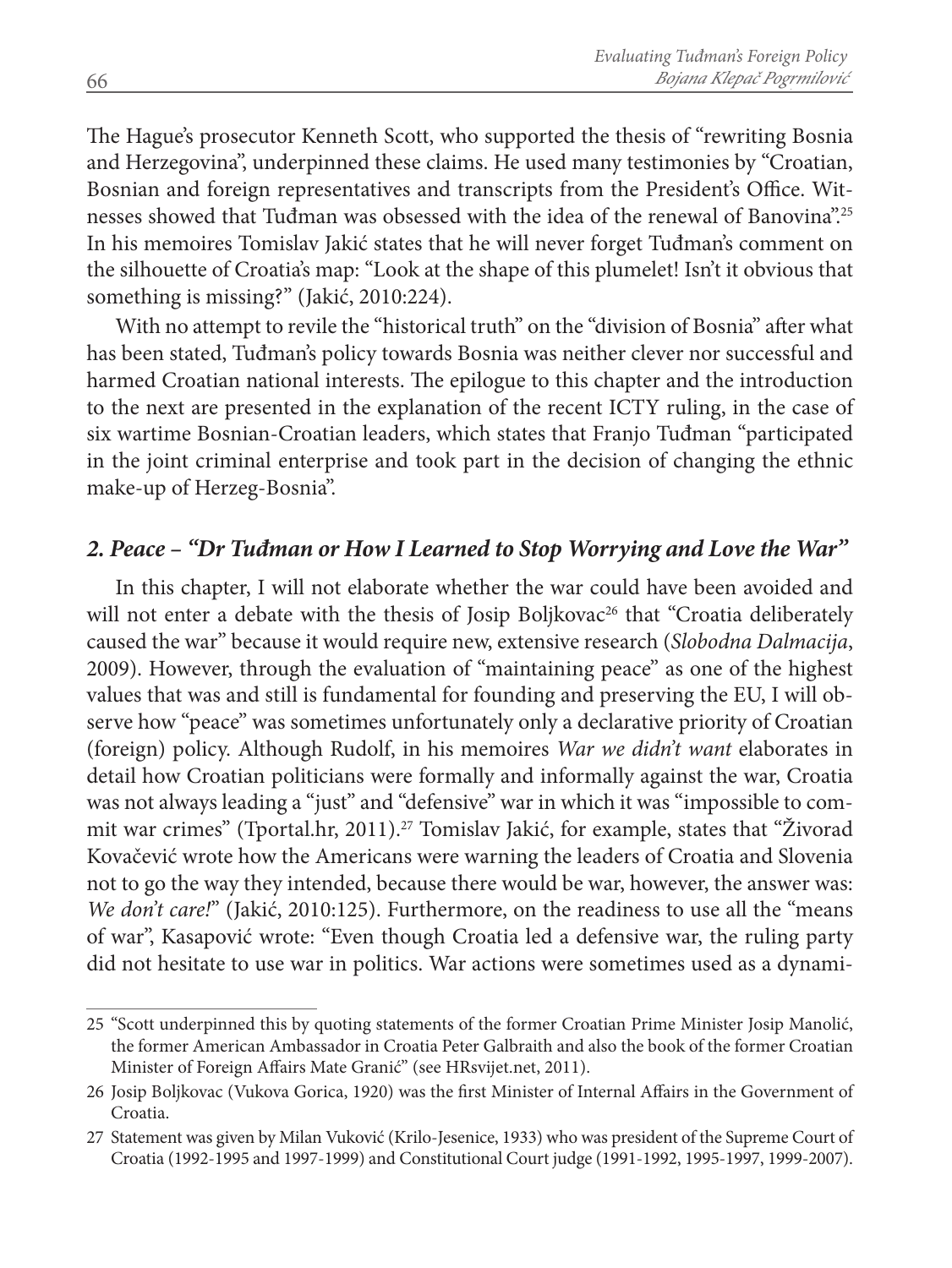zing factor for the inner political life of the country" (Kasapović, 1996:86). Richard Hoolbrooke stated how he and Peter Galbraith told Tuđman that there was "no excuse for the brutal treatment of Serbs that followed most Croatian military successes... I told Tuđman that the current Croatian behaviour might be viewed as a milder form of ethnic cleansing. Tuđman reacted strongly but did not quite deny it; if our information was correct, he said, he would put an immediate stop to it" (Holbrooke, 1998:166). However, ten months after this meeting, on July 22, 1996, *Feral Tribune* reported that "942 elderly citizens of Serbian nationality who stayed in their homes in the Krajina region were killed since September 1995, i.e. since all military actions in Krajina were stopped" (Uzelac, 1997). Lalović wrote how Croatian policy was "permanently looming danger of war, in the sense of the constant ideological production of enemies (both external and internal), inciting the nationally aware masses to a holy war as the ultimate confrontation with Evil" (Lalović, 2000:49). Great consequences of the "enemy production" policy were best visible on the economic front.

#### *3. Free & Fair Trade – "Back to the Past"*

Foreign policy has helped domestic "nationalistic capitalism" to drag Croatia further from becoming a functional market economy based on free and fair trade. Tuđman and HDZ were the creators of "nationalist capitalism" whose characteristics Blanuša describes as "frequent use of inner and outer enemies, nationalism and tolerance of neo-Ustašism, arbitrary and autocratic rule of the President, as well as the creation of parallel public authorities, the tycoonization of the economy, clientelism, the abuse of the secret services, the attempt to control the media and the long-lasting isolationism in the international politics" (Blanuša, 2011:55). Economical isolationism was present throughout the early 1990s when Croatia "aborted economic cooperation with certain economies that seemed to us unworthy of trade" (Jakovina, 2010:87). Even though the evaluation of criminal "conversion and privatization", "200 rich families plan", "the tycoonization of the economy" etc. will not be elaborated because they are primarily in the domain of domestic policy, as previously shown in the example of the refusal to join the CEFTA, foreign policy was (as well as domestic) unsuccessful in bringing Croatia closer to its normative interest. This was mostly the regional approach's fault.

Any expert on the European methods of action will immediately object that the regional co-operation is *conditio sine qua non* for cooperation with Europe, but after this war, in these communities, all regional connections have a completely different significance. In any suggestions aimed at regional co-operation, connection or grouping, Croatian foreign policy reads primarily a danger of eventual reconstruction of a new Yugoslavia, or a group resembling it. Even quite harmless, very theoretical ideas on a certain *Euroslavia*, or a *Federation of Adriatic States,* have been received extremely negatively in Croatia. This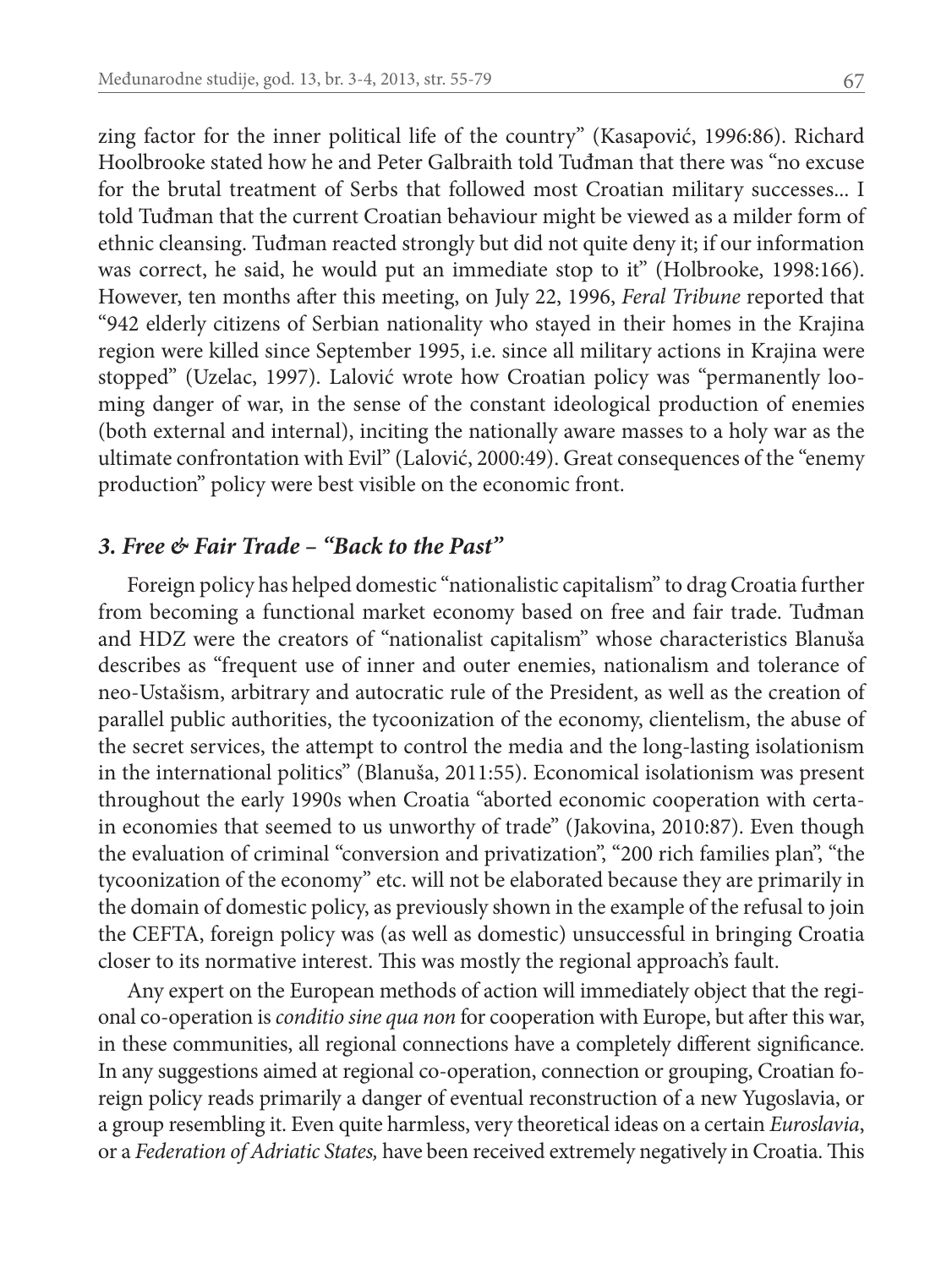is aimed at making clear that after recently obtained independence, and one paid for dearly, there is no external force that could make Croatian policy accept any new ties, even if evident economic benefits were apparent (Vukadinović, 1996:162).

Paranoid fear of the renewal of Yugoslavia led Croatia "back into the Balkans" and stopped it from achieving certain economic benefits. "It was nearly impossible to turn on the television or radio, or to open a newspaper in Croatia in 1997 without learning about the danger of a world conspiracy aimed at forcing Croatia *back into the Balkans*" (Razsa, Lindstrom, 2004:18). Tuđman was, especially after 1995, convinced that "Europe tries in all areas to include Croatia in an ex-Yugoslav, Balkan, south-eastern European regional space" (Tuđman, 2009:166). The most common example of such "fear" is the famous speech from the beginning of this article, popularly known as "Black, Yellow and Green Devils", where he accused some internal enemies of the Croatian state who compromised Croatian independence and sold themselves to foreign (Jewish) capital – "Judas' thirty pieces of silver". In 1997, fear culminated and got its legal shape. It entered the Croatian Constitution in the form of Article 135, which states that "it is prohibited to initiate any process of association of the Republic of Croatia with other states, if such an association led or could lead to the restoration of Yugoslav state community or any new Balkan state union in any form".28 Therefore, Tuđman's policy (domestic and foreign) did not use "internal and external circumstances for greater integration in the international community and economic development" (Turek, 2001:186). Although Croatia became a member of the UN and eventually a member of the Council of Europe, Tuđman did not use those memberships for brining Croatia closer to becoming a functional free market economy. He rather "observed the UN membership more as a status symbol, a final confirmation of sovereignty and less as a mechanism of integrating Croatia in modern global currents" (Nobilo, 2000:267). Significantly, most of the crucial foreign policy goals in the economic and political integration were achieved (immediately) after Tuđman died.<sup>29</sup>

#### *4. The Rule of Law – "The (Un)usual Suspects"*

The issues related to the rule of law and Croatia's alienation from it through the catastrophic judicial reform, Tuđman's breach of the Croatian Constitution etc. will not be

<sup>28</sup> Translation by Dejan Jović, original text of the Article 135: "Zabranjuje se pokretanje postupka udruživanja RH u saveze s drugim državama, u kojem bi udruživanje dovelo, ili moglo dovesti do obnavljanja jugoslavenskog državnog zajedništva, odnosno nekog balkanskog državnog saveza u bilo kojem obliku".

<sup>29</sup> Croatia became a member of WTO and the Partnership for Peace in 2000. Negotiations for the *Agreement on Stabilization and Accession* opened in November 2000 at the Zagreb summit. At the end of 2002, the agreement for accession in CEFTA was signed.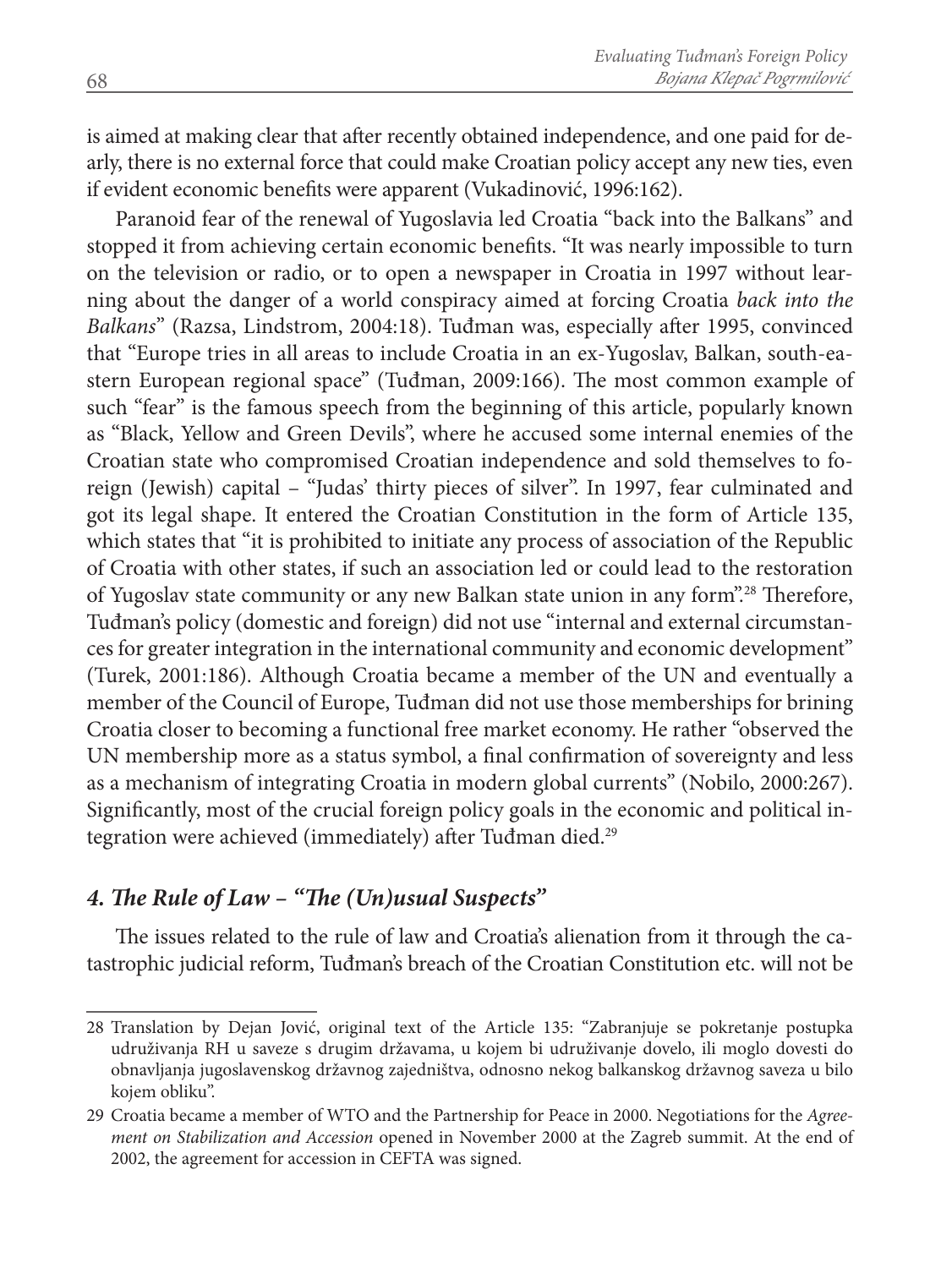elaborated because they (mainly) fall under the domestic policy domain. However, the rule of law was successfully obstructed on a foreign policy level on the example of (non) cooperation with the Hague Tribunal. Although on November 5, 1991 the Croatian Government initiated the formation of such a court, after realizing it was possible that some (high) Croatian officials could end up there, the obstruction started. In the words of Carla Del Ponte, "Instead of trying to reveal crimes and extradite offenders to the Court, as they have promised, three years before my arrival (1996, A/N), Tuđman and other Croatian officials initiated and organized a secret obstruction of the (Hague) Tribunal's work" (Del Ponte, Sudetic, 2008:241). Nobilo also openly spoke about such obstruction, claiming that the crucial issue in the Zagreb-Hague cooperation was the fact that Zagreb "didn't want to enable insight into the documents that incriminate all persons who committed crimes, regardless of their origin, justifying such behaviour for safety reasons" (Nobilo, 2000:384). To conclude, in 1999 Tuđman said: "Not one Croatian general should go to the Hague, not as a witness, nor as a defendant" (*Novi list*, 2005).

#### **Behind the Policy – Tuđman's Thought**

To sum up the arguments, the final chapter will focus on Franjo Tuđman's thought and perception in order to offer a better understanding of his (un)successful policy – making that arises from his primarily nationalistic discourse. This chapter aims to reveal Tuđman's position towards the EU and Croatia's position in relation to the EU (and small peoples within multinational entities in general) on the one hand and one of the reasons why Croatia did not become a functional democracy on the other. "One of the main goals of Croatian foreign policy is the inclusion in the European integrations and the middle European civilizational and economic space". On several occasions throughout the period of his rule, Tuđman emphasized that some of the main goals of Croatian foreign policy were the Europeanization and membership in the EU and NATO "as soon as possible".<sup>30</sup> For Tuđman, "Croats are  $-$  following their historical traditions consistently – among the most sincere advocates of the peaceful European integration of sovereign peoples" (Tuđman, 2009:195-202).31 However, regardless of these claims, Tuđman was often being described as a "Eurosceptic", "anti-European nationalist", "hostile towards Europe", "Europhobic", "suspicious towards liberal European ideas". Apparently, Tuđman, as a historian, did not put much hope in this "Project", but was more

<sup>30</sup> Jović, on the other hand, states that the Croatian accession to the EU or the harmonization of policies with the EU was not a priority of the Croatian policy, until Tuđman's death (see Jović, 2011:12).

<sup>31</sup> These quotations are taken from two of Tuđman's speeches: from April 21, 1997 in the Hungarian Parliament in Budapest (title: Croatian People Have Always Strived to Accomplish their Own Independent and Sovereign State) and from October 11, 1997 in the Council of Europe, Strasbourg (title: Croatia Has Always Been a Middle-European Country).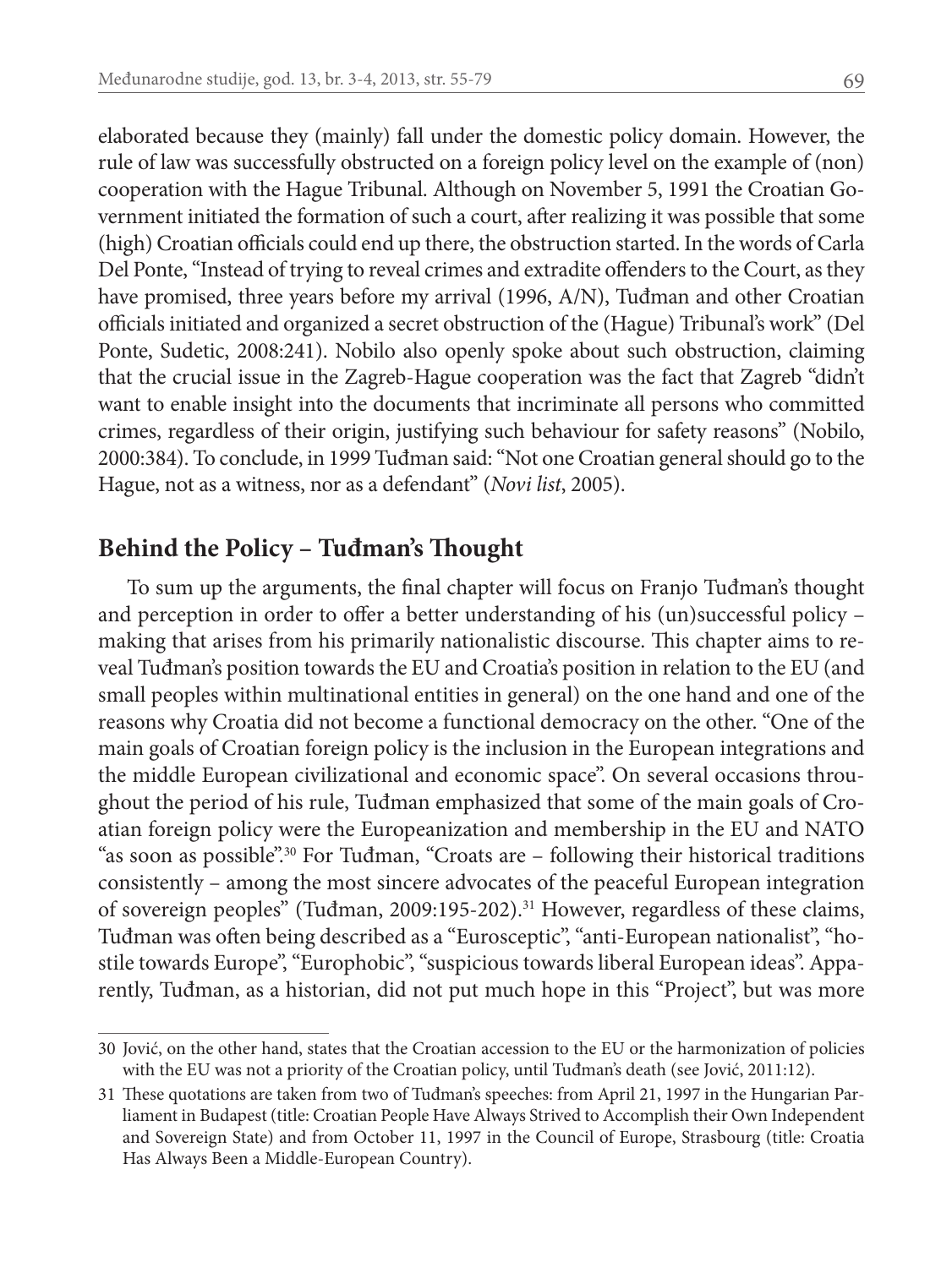of a political "realist" who believed that national states are and will be the key players in the international arena (see Jović, 2011, Rudolf, 1999, Nobilo, 2000). His views were easily underpinned with the EU "being too passive in preventing the worst consequences of the war, being morally deficient and completely insensitive to the suffering of other Europeans or for remaining interested for too long in preserving the *status quo*, i.e. Yugoslavia" (Jović, 2011:39). However, his political behaviour and thoughts about the EU were modified according to the political circumstances, so accusing him of being Europhobic and hostile towards the EU and its very idea would be one-sided and unfair. In 1968, Tuđman wrote that the only path Europe can take is to "neutralize and self-organize by uniting in the *Union of European States* in order to become an independent factor in world's relations. This is a historical task of the whole world and the old Europe" (Tuđman, 2009:41). Furthermore, there was one permanent, unchangeable "leading thought" that remained present throughout his ruling days – returning Croatia to its natural home, away from the Balkans, especially from Serbia. He was a strong advocate of the Croatian return "from the dark of one-party totalitarianism to the middle European and European civilization circle"; as opposed to the east European, orthodox civilization circle (Tuđman, 2009:114).<sup>32</sup> Croatia, with its "history, culture, geographic position, economy and mentality" has always belonged to this circle and a renewal of Croatian statehood needs to be based "on the principals of market economy, human rights, multi-party democracy, social partnership and European communion" (ibid. 115). For Tuđman, it is "inappropriate to say that Croatia needs to be brought closer to Europe", because it is already part of the western European civilization and Croatia has contributed significantly to its development and defence (ibid. 201).33 Integration is possible only and exclusively "with the countries from Western and Central Europe", because this is where Croatia belongs "by nature of its civilization and culture" (ibid. 202).34 This is the key to the understanding of his thought, strongly influenced by Samuel Huntington, about the Croatian position within Europe and multinational and supranational entities. Tuđman thought that any form of political-cultural association of nationally shaped subjects that come from different civilizations eventually contributes to destabilization. He did not believe globalization and integration would bring the world to the "failure of the classical nation-state" (Castels, 2003:334). On the contrary, he thought it lead to a more "nationalized individualization" (Tuđman, 2009:221). His ideas were close to those which implying that "multi-national entities can, on the one hand, be a great support to a more globalized, closer world that can weaken nation-states, but on the other, it can stimulate – in a new way – ethnical and

<sup>32</sup> October 20, 1990, a letter to the participants of the "Ost-West Symposium" in Vienna

<sup>33</sup> 25th November 1990, a thank you note for the honorary doctorate in the campus Lugano, Switzerland.

<sup>34</sup> 11th October 1997 in the Council of Europe, Strasbourg (title: Croatia has always been a Middle-European country).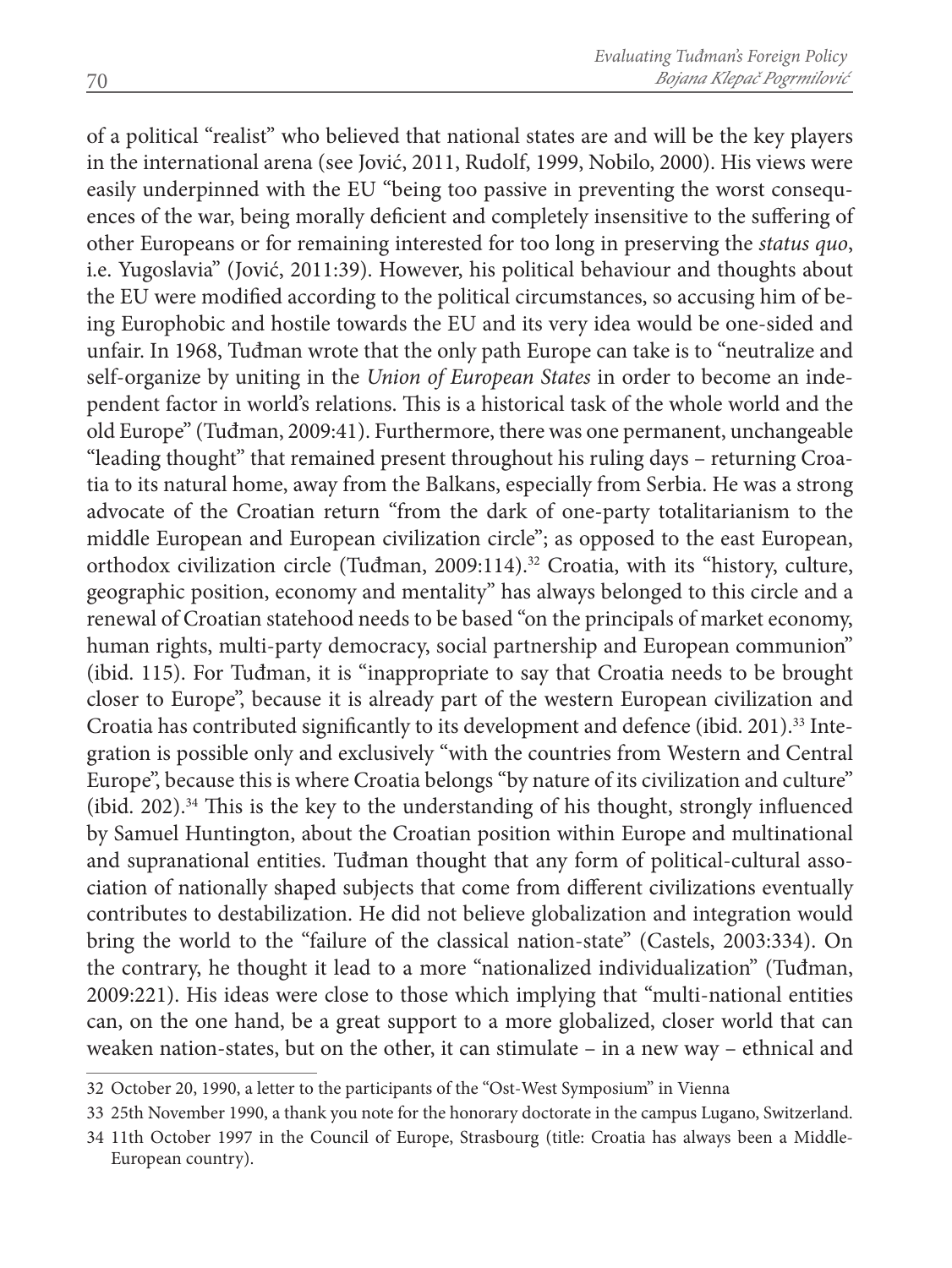cultural groups to demand their own local and regional autonomy" (Held, 1995:152). Tuđman was deeply concerned about the interests, fate and position of small peoples. He believed that the Croatian people have always strived towards an independent and sovereign state. "Croatian national being had a consciousness about its national uniqueness and about the permanent values of its political and cultural heritage – from medieval rulers to its ingenious giants that contributed greatly to the European and global civilization". That consciousness was not changed even by the "great", "supranational ideas of Pan-Slavism, Austro-Slavism, Yugoslavism, liberalism, pacifism, socialism or communism (Tuđman, 2009:191).<sup>35</sup> For Tuđman, any form of democratic universalisms is a "utopian illusion", because those "greatest ideas" are hidden in the imperialistic, hegemonic theory. According to this interpretation, historical experiences showed that all great ideas, such as "socialist internationalism or universal integralism, the so called free democracy" are always used as an instrument of the ruling peoples against subordinated and small peoples (Tuđman, 1996:50). He believed that history showed how small peoples in Europe were often denationalized and assimilated, because their national identity was constantly jeopardized by the "universal or quasi supranational monarchies and the imperialism of great peoples". Those great peoples used contemporary ideas such as "catholic universalism, enlightenment cosmopolitanism, civil democratic civilization to Nazi-Fascism and socialism to achieve domination over small peoples" (Tuđman, 1996:9).

There are forces which, in the name of 'great ideas' such as international order, internationalism and peace, serve the imperialistic hegemony of the great states and deny the right of all peoples to self-determination and freedom. Only pluralism provides assumptions for survival and coexistence in the nuclear age. From that cognition arises the conclusion of the necessity of recognition and national sovereignty to all non-independent and therefore dissatisfied peoples, as an assumption for harmonious social development of each nation and for voluntary integration in the spirit of the needs in contemporary European and global community (Tuđman, 1996:266-267).

For Tuđman, associations and integrations in a larger, supranational union can be done only by free and equal-righted peoples that belong to the same civilization. Therefore, he was not *a priori* against European project, multinational entities or a Croatian membership in the EU, but was, in his own opinion, "critical towards Europe", because "he didn't want Croatia to kneel before such a Europe". "In all types of integration it is necessary to preserve the interests of the nation-state and subjectivity" (Tuđman, 2009:170).36

<sup>35</sup> April 21st 1997 in the Hungarian Parliament in Budapest (title: Croatian people have always strived to accomplish its own independent and sovereign state).

<sup>36</sup> May 26, 1996, Zagreb, the closing words at the Second Assembly of the Presidential Council (title: *We Must Lead a Policy with Which We Will Not Put Croatian Sovereignty to Risk*).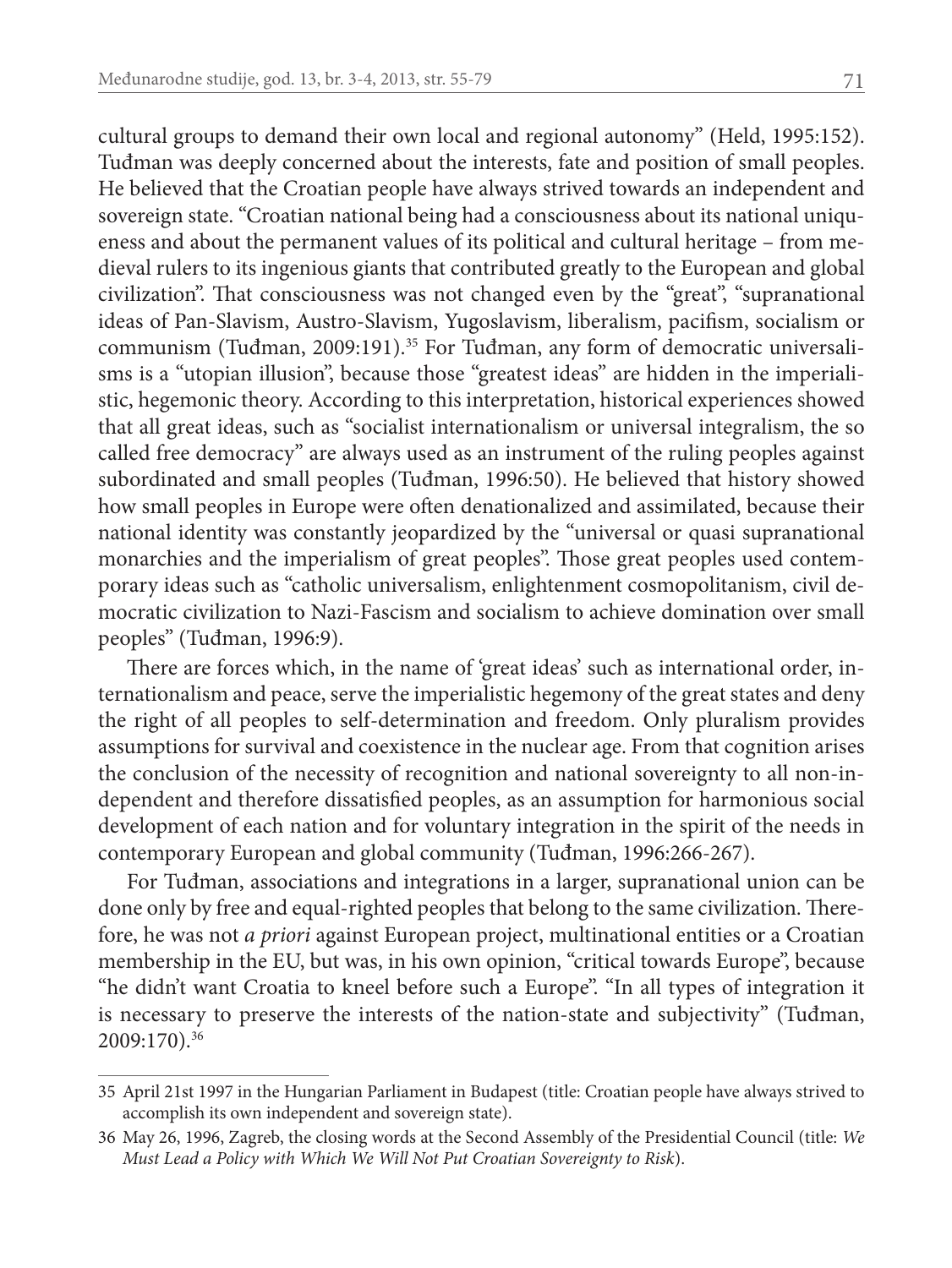Beside these proclaimed goals of Europeanization and the inclusion of Croatia within the EU, he emphasised that the "internal democratic transition" is crucial for further development. In order to understand Tuđman's inability to really turn Croatia into a Europeanized parliamentary democracy, as he wished and proclaimed, it is necessary to further analyse his thought. One of the main problems is his understanding of democracy and democratic transition. In October 1990, he believed that Croatia and Slovenia are "real democratic states" (Tuđman, 2009:112). Much the same, he believed that Croatia already is, by its historical contribution, a Western European country and does not need to be closer to Europe when it is already deeply there. Only by the fact that Croatia had its first multi-party elections and it formally adopted a democratic Constitution, for Tuđman, it became a democracy. Transition from a totalitarian, oneparty system to a democratic multi-party system was enough to achieve Croatian national statehood fundamentally. In his speech in the Croatian Parliament, from May 30, 1990, Tuđman clearly stated the difference between a parliamentary democracy (which Croatia "now" became) and a one-party system, which belongs to the past. Tuđman was often irritated by the "inappropriate" thesis about the immatureness of Croatian democracy posed by some EU officials.37 One can conclude that for Tuđman Croatia, while in Yugoslavia, (of course) was not a democracy, but before it became part of Yugoslavia, it was. Tuđman found the "matureness" of Croatian democracy in famous historical figures and the fact that Croatian philosophers, poets, artists and scientists were famous and influential "from Budapest through Florence to Paris" on the one hand and in Croatian "defence of Europe from the Ottoman overrun" on the other (Tuđman, 2009:166).38 He strongly believed that some international factors kept repeating irrational requests for the "improvement of democratic freedoms and freedom of the press in Croatia for no reason at all", even though he, for example, invalidated the results of the 1995 elections in Zagreb, because he did not like the outcome or tried to ban the radio that criticized him (Tuđman, 2009:211).39 In the words of Ivica Račan during the "Zagreb crisis": "It is easy to be a democrat when you win, you should be

<sup>37</sup> Tuđman was especially annoyed by the regular European criticism of the insufficient minority rights in Croatia. "Ignorance of the real historical circumstances is present in the non-diplomatic behaviour of some European representatives when they lecture us about democracy and relations towards minorities. For example, from countries such as Sweden and Denmark, who forget how they dealt with their mutual issues before they went through the process of Scandinavization. Or in some other European countries that teach us lessons on how to treat minorities they forget that democratic France did not even recognize the existence of minorities. They recommend us to take back all the Serbs that escaped from Croatia, and they could not solve such problems between Czech Republic and Germany" (Tuđman, 2009:184).

<sup>38</sup> May 25 and 26, 1996, Zagreb, introduction to the Second Assembly of the Presidential Council (title: *International Factors Were against Establishing the Independent Croatia*).

<sup>39</sup> January 20, 1999, Croatian Parliament, Zagreb, Report of the President of the Republic of Croatia on the condition of the Croatian state and nation in 1998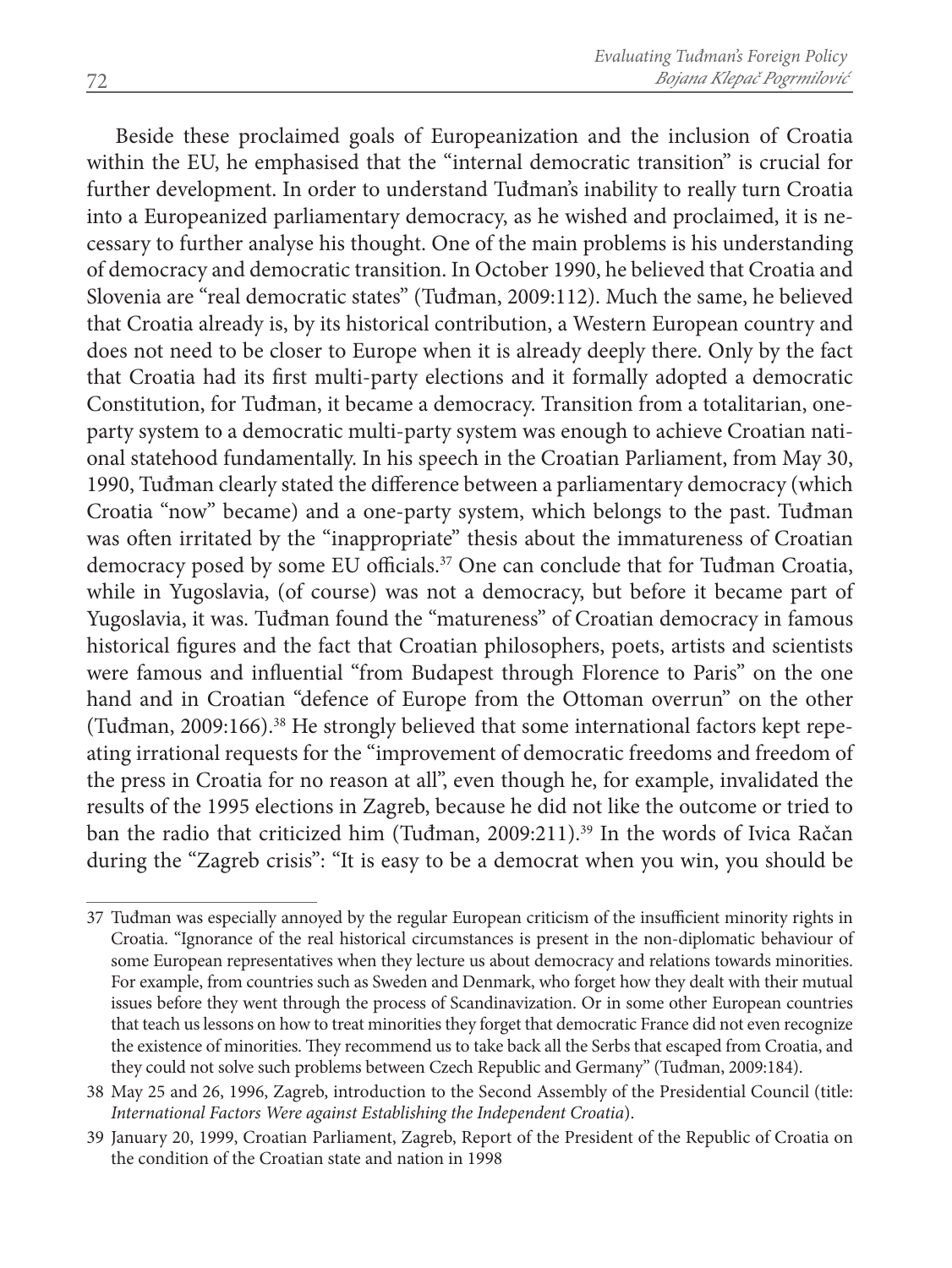one when you lose" (*Aimpress*, 1995).<sup>40</sup> Therefore, his concept of democracy and what a democratic state should represent was focused on pure form – adopting a democratic Constitution – and the historical contribution of Croatian rulers, scientists, artists, soldiers etc., without evaluating or considering the substance of democracy. That is one of the reasons why Tuđman could not contribute to bringing Croatia closer to becoming a functional democratic state.

#### **Conclusion**

Croatian foreign policy was, according to the majority of its creators and scholars, very successful. Main foreign policy goals during Tuđman's era, such as international recognition and territorial integration, were successfully achieved. Furthermore, Croatia became a full member of the UN and the Council of Europe. Franjo Tuđman – the main foreign policy creator – was, and still is, invoked as the supreme defender of Croatian national interests. However, such success had limited scope. Its successfulness was evaluated through normative framework, which states that Croatian national interest is to become a functional Europeanized parliamentary democracy. Through four main points the article shows how Croatian foreign policy contributed to the domestic policy in alienating Croatia away from becoming a functional and Europeanized democracy. The first point is related to the intrusion of Croatian foreign policy in the sovereignty of another state, especially analysing Tuđman's behaviour in the Bosnian issue. The second point evaluates foreign policy's contribution to the "war behaviour" instead of accepting peace as a fundamental and founding principle of the EU. The third point evaluates the harmful manners that prevented Croatia from becoming a functional market economy based on free and fair trade. The last point shows how foreign policy was involved in the obstruction of the rule of law by not cooperating with the Hague Tribunal. Therefore, foreign policy played a significant role in the failed transformation of Croatia in the process of becoming a functional and Europeanized parliamentary democracy. The unsuccessful (foreign) policy by Franjo Tuđman led him from a "defender" to a "despot" of Croatian national interest(s). One of the reasons why Franjo Tuđman failed to bring Croatia closer to its goal lies in his overall thought and perception of democracy. For Tuđman, the acceptance of the democratic constitution was enough for Croatia to become a democratic state. Unfortunately, the heritage of Tuđman's thought and political behaviour has not vanished from Croatian politics.

<sup>40</sup> Ivica Račan (Ebersbach, 1944 – Zagreb, 2007) was a Croatian politician, the president of SDP from 1989 to 2007 (former League of Communists of Croatia that rebranded itself in 1990 into the Party of Democratic Reform and in 1993 became the Social Democratic Party) and Croatian Prime Minister from 2000 to 2003. He gave this statement at a TV show that was shot at the Kerempuh Theatre when he spoke about the elections in Zagreb, strongly applauded by the audience.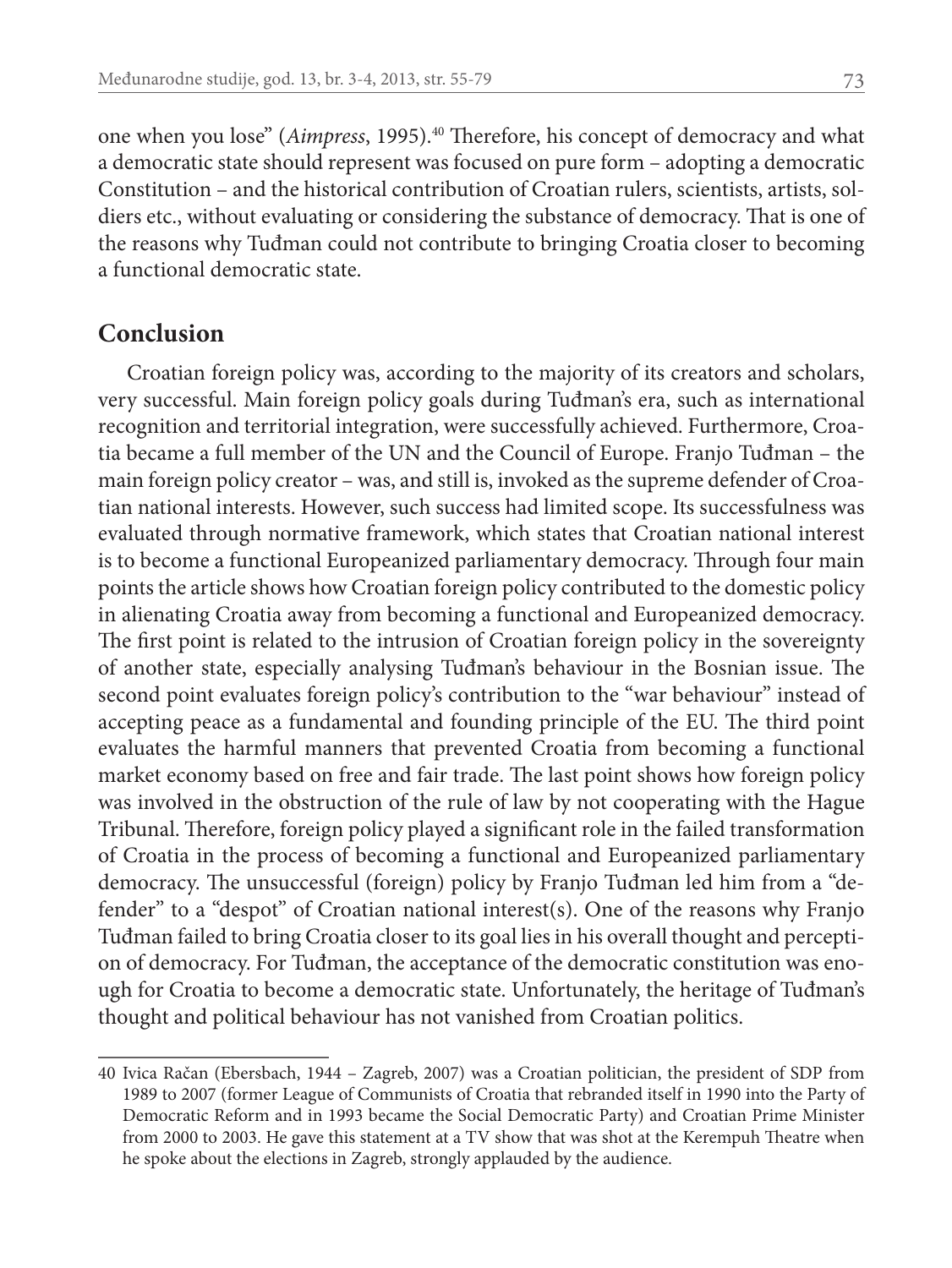In the year when Croatia became a member state of the EU, several media outlets already made the direct comparison between Franjo Tuđman and the current Croatian Prime Minister Zoran Milanović and their (political) behaviour.<sup>41</sup> On the other hand, the successor of Tuđman's thought (regarding democracy, Croatian membership in the EU etc.) is Tomislav Karamarko. This main invocator of *Tuđmanization* in today's Croatia, noticed that "it is absurd" how on the day of celebrating Croatian accession to the EU "nobody mentioned Tuđman". "Tuđman was dreaming about Europe, while heads and hearts of many others were in Belgrade" (*Večernji list*, 2013). At the 24th anniversary of the Programmatic Principles of HDZ, Karamarko emphasized that in Franjo Tuđman's time some new historical values occurred. "Croatian Berlin wall was demolished and Croatia became a country of parliamentary democracy" (HDZusa. com, 2013). Furthermore, according to Karamarko, "not only did the greatest Croat of the 20th century create the Croatian state but he also demolished the Croatian Berlin wall – by inducting democracy – a transition from a totalitarian system to a democracy" (Dnevnik.hr, 2013). These examples show how Tuđman's pure formalistic approach towards democracy and the heritage of his political behaviour are still present. Regardless of the Croatian membership in the EU, the undemocratic substance of Croatian "democracy" remained. Even though progress towards a Europeanized functional democracy has been made, Croatia is still far away from it, and Tuđman's rule has contributed significantly to this delay.

#### **REFERENCES**

- Aimpress. 12.12.1995. Gojko Marinkovic: *Tudjman ne da Zagreb*. Available at: http:// www.aimpress.ch/dyn/pubs/archive/data/199512/51212-001-pubs-zag.htm Date of access: 13.05.2013
- Banac, Ivo (2009). What Happened in the Balkans (or Rather ex-Yugoslavia)?. *East European Politics & Societies*, (23), 4: 461-478
- Bellamy, Alex J. (2003). *The formation of Croatian national identity, A centuries-old dream*. Manchester University Press. New York
- Blanuša, Nebojša (2011). Političko nesvjesno u Hrvatskoj: Prolegomena jednoj eksploraciji. *Političke perspektive*, 3: 29-57
- Castels, Manuel (2003). *Kraj tisućljeća*. Golden marketing. Zagreb

<sup>41</sup> In some media titles like: "Incompetent Milanović is behaving like Tuđman during the Zagreb crisis, Croatia will become isolated again" (see Index.hr, 2013) and "Will Milanović be like Tuđman?" (see *Novi list*, 2013) occurred. Furthermore, Milanović's former coalition partner Ivan Jakovčić accused him of behaving towards Istria like Franjo Tuđman behaved during the 1990s (see *Hrvatska riječ*, 2012).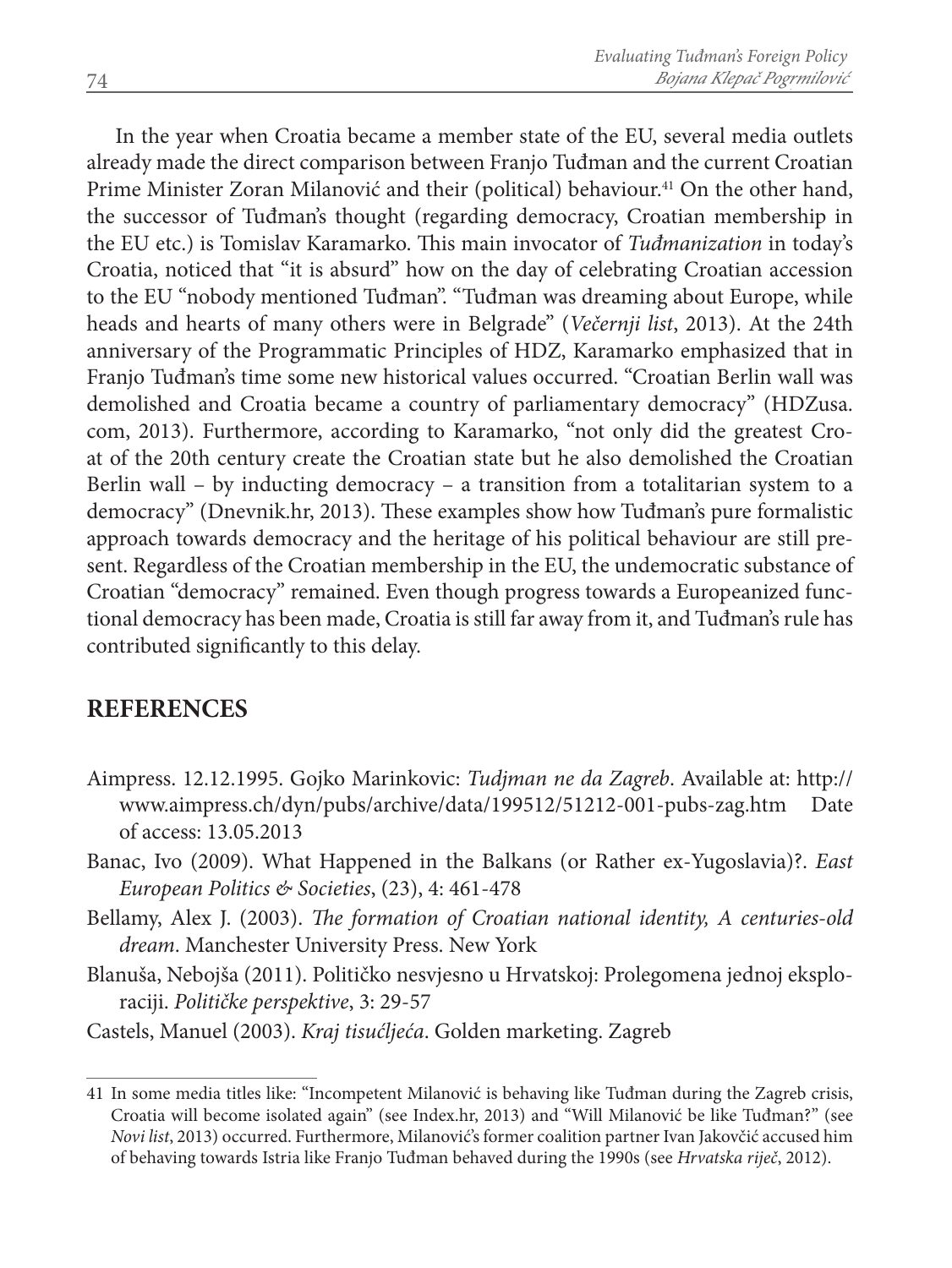- Despot, Andrea and Reljić, Dušan (2011). Croatia's rush to join the EU. *SWP Comments,*   $14 \cdot 1 - 4$
- Dnevnik.hr. 14.05.2013. *Karamarko: Ocjena da je Tuđman bio diktator je politička perverzija* Available at: http://dnevnik.hr/vijesti/hrvatska/obiljezena-obljetnica-rodzenja-prvog-hrvatskog-predsjednika---286404.html Date of access: 27.09.2013
- Granić, Mate (2005). *Vanjski poslovi: Iza kulisa politike*. Algoritam. Zagreb
- Grubiša, Damir (2012). Politički sustav Europske unije i europeizacija hrvatske politike, in Grubiša, D., Beširević, N. and Špehar, H. (eds.): *Politički sustav Europske unije i europeizacija hrvatske politike*. Biblioteka Politička misao. Zagreb: 7-42
- Grubiša, Damir (2006). Europeizacija politike: izgradnja kategorijalnog aparata europskih studija. *Anali Hrvatskog politološkog društva 2005*, 2: 129-145
- HDZusa. 1.3.2013. Obilježena 24. obljetnica predstavljanja programskih načela HDZa. Available at: http://www.hdzusa.com/2013/03/obiljezena-24-obljetnica-predstavljanja-programskih-nacela-hdz-a/ Date of access: 27.09.2013
- Held, David (1997). *Demokratija i globalni poredak*. Filip Višnjić. Beograd
- Holbrooke, Richard (1998). *To End a War*. Random House. New York.
- HRsvijet.net. 7.2.2011. *Haški tužitelj Scott parafrazirao Mesića: 'Tuđman pokušavao stvoriti veliku Hrvatsku u granicama banovine*. Available at: http://hrsvijet. net/index.php?option=com\_content&view=article&id=11426:haki-tuitelj-scottparafrazirao-mesia-tuman-pokuavao-stvoriti-veliku-hrvatsku-u-granicamabanovine&catid=1:politika&Itemid=9 Date of access: 27.9.2013
- HRT production 2010. *Predsjednik Franjo Tuđman, stvaranje hrvatske države*. statement by Davorin Rudolf. Available at: http://www.youtube.com/watch?v=3o7su8BfM24 Date of access: 04.01.2013
- Hrvatska riječ. 11.11.2012. Ivan Jakovčić: *Milanović se ponaša prema Istri kao nekada Franjo Tuđman.* Available at http://www.hrvatska-rijec.com/2012/11/jakovcic-milanovic-se-ponasa-prema-istri-kao-nekada-franjo-tudman/ Date of access: 27.09.2013
- Index.hr. 26.6.2013. *Nesposobni Milanović ponaša se kao Tuđman u zagrebačkoj krizi, Hrvatskoj prijeti izolacija*! Available at: http://www.index.hr/vijesti/clanak/nesposobni-milanovic-se-ponasa-kao-tudjman-u-zagrebackoj-krizi-hrvatskoj-prijetiizolacija-/685487.aspx Date of access 27.09.2013
- Camo.ch. Bruno Lopandic *Intervju s Mariom Nobilom: Tudjman je pogrijesio* Available at: http://www.camo.ch/mario\_nobilo.htm. Date of access: 04.02.2013
- Jakić, Tomislav (2010). *Nisam zavijao s vukovima; Sjećanja otrgnuta zaboravu*. Plejada. Zagreb
- Jakovina, Tvrtko (2010). Hrvatska vanjska politika, Što smo bili, što jesmo, što želimo i što možemo biti?, in Budak, N. and Katunarić, V. (eds.): *Hrvatski nacionalni identi-*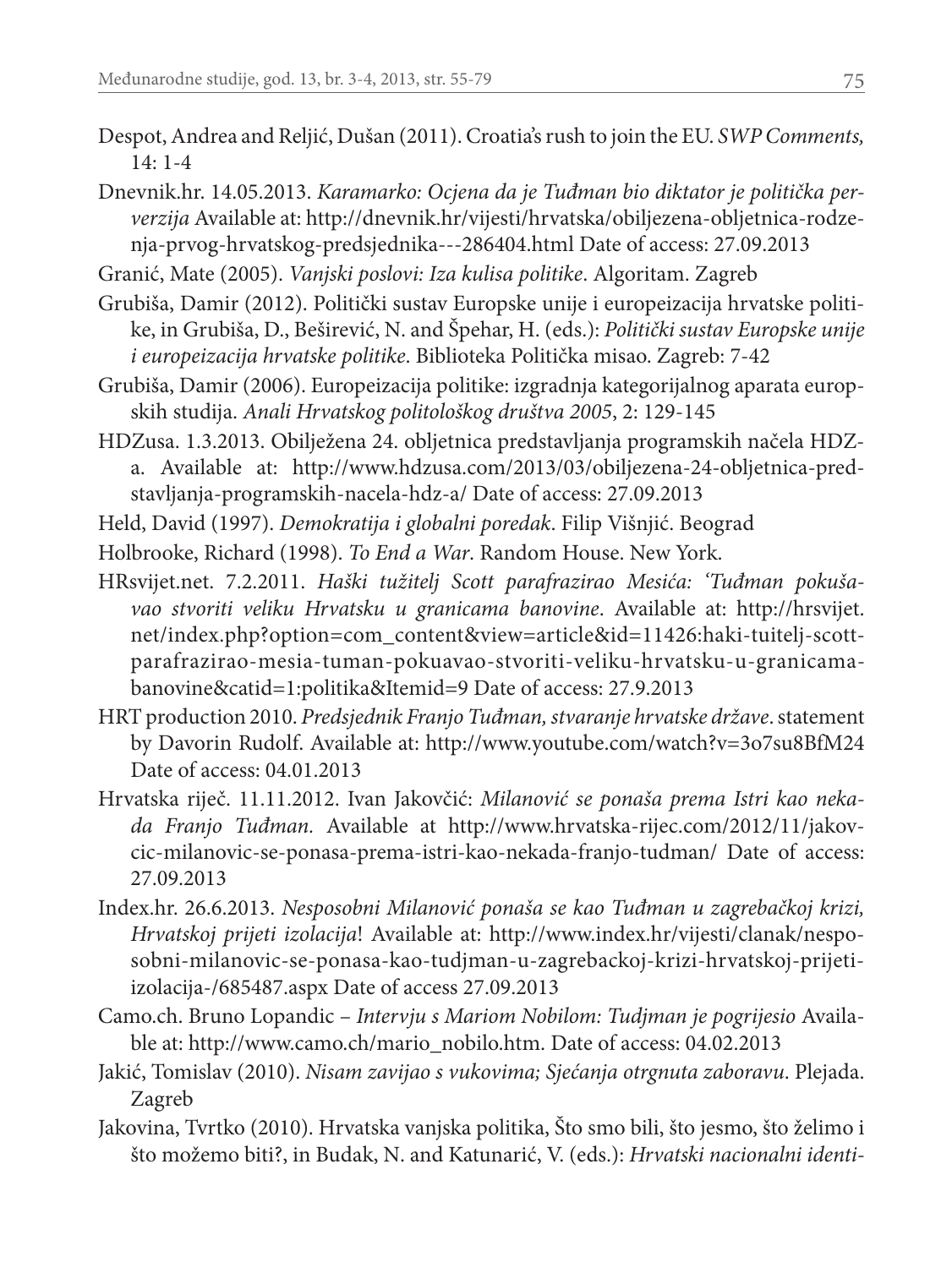*tet u globalizirajućem svijetu*. Centar za demokraciju i pravo Miko Tripalo. Zagreb: 83-101

- Jolić, Tvrtko (2013). Nacionalni interes i moral u međunarodnim odnosima. *Politička misao* (50), 1: 38-57
- Youtube. 8.11.2010. *Salveta Paddyja Aswdowna* Paddy Ashdown's testimony at Hague Tribunal – Tihomir Blaškićs' trial. Available at: http://www.youtube.com/ watch?v=1Ya3ydTP6Og. Date of access: 02.02.2013
- Jović, Dejan (2011). Hrvatska vanjska politika pred izazovima članstva u Europskoj Uniji*. Politička misao*, (48), 2: 7-36
- Jović, Dejan (2011). Turning nationalists into EU supporters: the case of Croatia. *Chaillot Papers 126*, June 2011: The Western Balkans and the EU: The Hour of Europe. 33-45
- Jović, Dejan (2006). Croatia and the European Union: a long delayed journey. *Journal of Southern Europe and the Balkans*, (8), 1: 85-103
- Jutarnji list. 5.1.2007. Interview with Ivo Banac. *Tuđman nije bio diktator, ali ni demokrat!* Available at: http://www.jutarnji.hr/banac--tudman-nije-bio-diktator--ali-nidemokrat/168865/ Date of access: 14.01.2013
- Jutarnji list. 9.2.2013. *Ljevičari su napali ne samo Crkvu nego i našu djecu, Predsjednik HDZ-a Karamarko na skupu u Zagrebu.* Available at: http://www.jutarnji.hr/template/article/article-print.jsp?id=1084132 Date of access: 27.09.2013
- Kasapović, Mirjana (1996). Demokratska tranzicija i političke institucije u Hrvatskoj. *Politička misao,* (33), 2-3: 84-99
- Lasić, Mile (2011). *Kultura sjećanja*. Friedrich Ebert Stiftung. Sarajevo
- Lalović, Dragutin (2000). Crisis of the Croatian *Second Republic* (1990-1999): Transition to Totalitarianism or to Democracy. *Politička misao*, (37), 5: 47-80
- Nacional no. 864. 5.6.2012. Interview with Dušan Bilandžić: *Tuđman mi je rekao 'Kad podjelimo Bosnu, ja i Sloba bit ćemo saveznici*. Available at: http://www.nacional.hr/ clanak/131028/tudman-mi-je-rekao-kad-podijelimo-bosnu-ja-i-sloba-bit-cemosaveznici Date of access: 04.02.2103
- Nacional no. 428. 27.1.2004. Interview with Hrvoje Šarinić: *Trgovinu između Tuđmana i Miloševića spriječila je plitka Neretva*. Available at: http://www.nacional.hr/ clanak/10862/trgovinu-izmedu-tudmana-i-milosevica-sprijecila-je-plitka-neretva Date of access: 05.02.2013
- Nick, Stanko (1997). *Diplomacija: Metode i tehnike*. Barbat. Zagreb
- Nobilo, Mario (2000). *Hrvatski feniks, Diplomatski procesi iza zatvorenih vrata 1990- 1997*. Globus. Zagreb
- Novi list. 8.8.2001. Grubiša, Damir. *Zablude o 'nationalnom interesu'*. Available at: www. hsp1861.hr/vijesti1/010808dg.htm. Date of access: 13.01.2013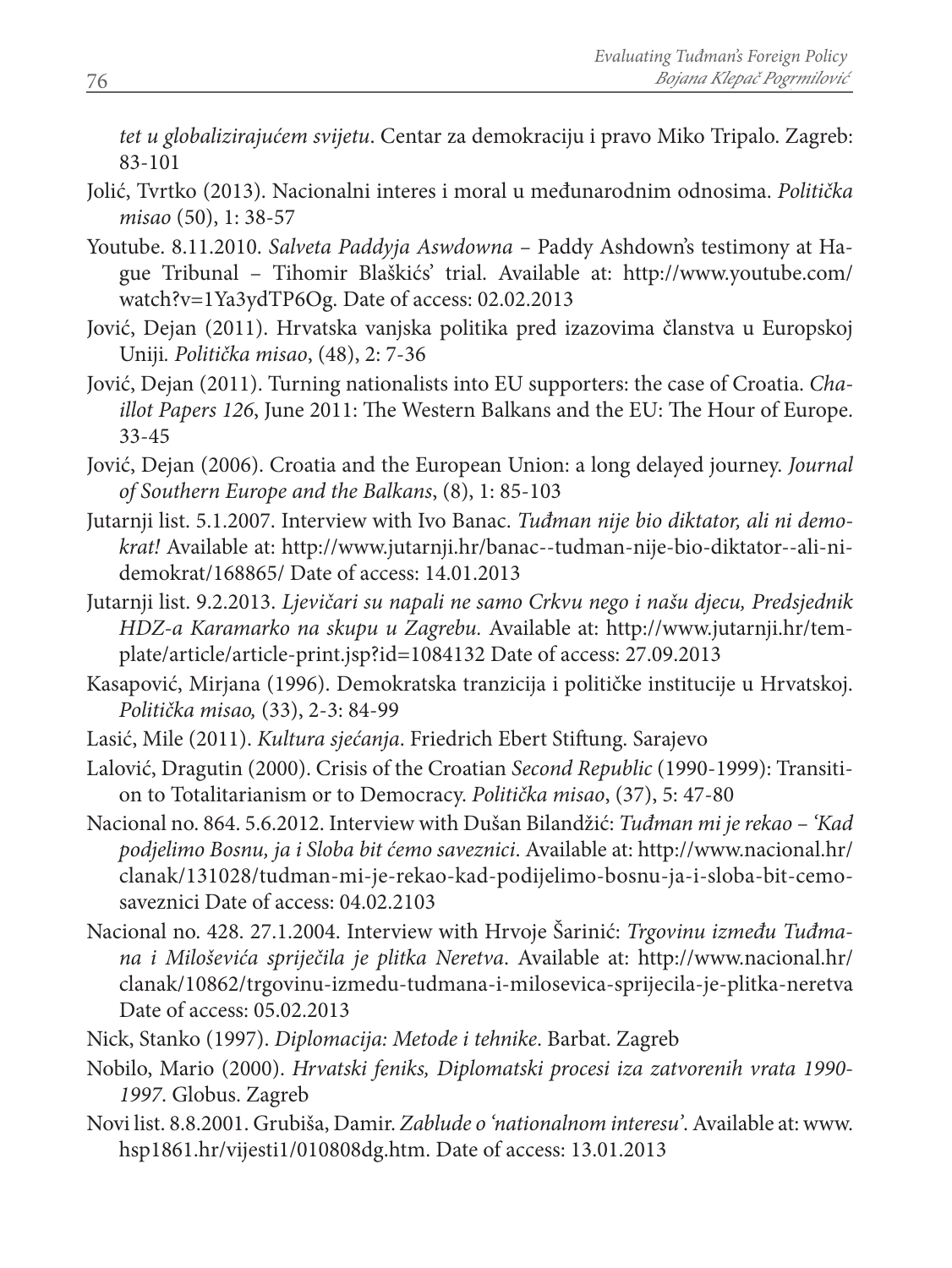Novi list. 26.2.2005. Neven Šantić: *Tisuću stranica o podjeli*.

http://www.hsp1861.hr/vijesti6/050226ns.htm Date of access: 28.09.2013

- Novi list. 17.7.2011. Interview with Branimir Lokin: *Hrvatska će biti teren na kojem će EU graditi svoje vikendice*. Available at: http://www.novilist.hr/Vijesti/Gospodarstvo/Hrvatska-ce-biti-teren-na-kojem-ce-EU-izgraditi-svoje-vikendice Date of access: 04.01.2013
- Novi list. 16.6.2013. Dražen Ciglenečki: *Hoće li Milanović biti kao Tuđman?* Available at: http://www.novilist.hr/Komentari/Kolumne/Komentar-Drazena-Cigleneckog/ Hoce-li-Milanovic-biti-kao-Tudman Date of access: 27.09.2013
- Predsjednik.hr. 20.4.1996. Zapisnik sa šireg intervjua Predsjednika Republike Hrvatske, dr. Franje Tuđmana koji je dao glasilima: "Politički zatvorenik", HTV, HINA, "Večernji list", "Vjesnik". Available at: http://www.predsjednik.hr/Zagreb20.Travnja1996 Date of access: 13.01.2013
- Prpić, Ivan (2005). Politologijske pretpostavke pridruživanja Hrvatske Europskoj uniji. *Anali Hrvatskog politološkog društva 2004*, 2: 43-53
- Ponte, Carla Del and Sudetic, Chuck (2008). *Gospođa tužiteljica; suočavanje s najtežim ratnim zločinima i kulturom nekažnjivosti*. Profil. Zagreb
- Pusić, Vesna (1998). Croatia at the Crossroads. *Journal of Democracy*, (9), 1: 111-124
- Razsa, Maple and Lindstrom, Nicole (2004). Balkan is beautiful: Balkanism in the political Discourse of Tudman's Croatia. *East European Politics & Societies,* (18), 4: 628-650
- Rudolf, Davorin (1999). *Rat koji nismo htjeli*. Globus. Zagreb
- Sanader, Ivo (1999). *Hrvatska u međunarodnim odnosima*. Golden marketing. Zagreb
- Sabor.hr. 30.5.1990. Znameniti govori iz povijesti saborovanja. Govor Franje Tuđmana u Saboru 30. svibnja 1990. Hrvatski državni sabor bio je čuvarom suvereniteta... Available at: http://www.sabor.hr/Default.aspx?art=1765 Date of access: 2.2.2013
- Seebiz. 6.4.2012. *Milan Kučan: "Milošević i Tuđman vodili rat protiv BiH"*. Available at:
- http://www.seebiz.eu/milan-kucan-milosevic-i-tudman-vodili-rat-protiv-bih/ar-31495/ Date of access: 07.02.2013
- Slobodna Dalmacija. 13.2.2009. *Josip Boljkovac: "Hrvatska je namjerno izazvala rat*". Avaliable at: http://www.slobodnadalmacija.hr/Hrvatska/tabid/66/articleType/ArticleView/articleId/42151/Default.aspx Date of access: 02.02.2013
- Slobodna Dalmacija. 16.09.2012. *Rudolf: Ugovor Tuđman-Izetbegović sklopljen je na štetu Hrvatske, vlada to mora reći građanima*! Available at: http://www.slobodnadalmacija.hr/Hrvatska/tabid/66/articleType/ArticleView/articleId/187611/Default. aspx Date of access: 03.04.2013
- Šarinić, Hrvoje (1999). *Svi moji tajni pregovori sa Slobodanom Miloševićem 1993-1995 (98)*. Globus. Zagreb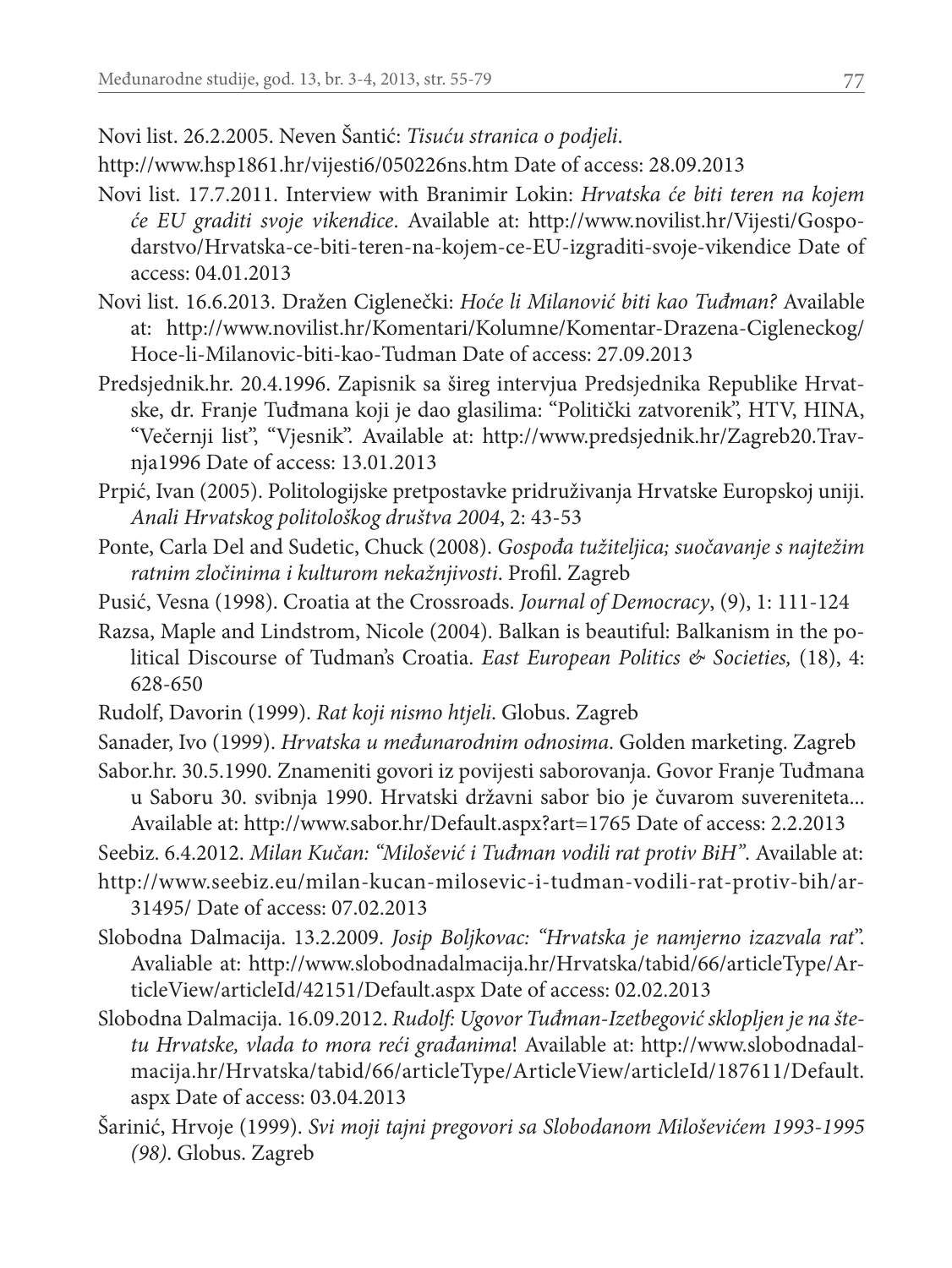#### Tomac, Zdravko (2012). *Memoari*. Tkanica. Zagreb

- Tportal.hr. 6.7.2011. *Niall Ferguson: "Hrvatska će ući u EU prekasno, kao na tulum u tri ujutro"*. Available at: http://www.tportal.hr/biznis/gospodarstvo/137032/Hrvatskace-uci-u-EU-prekasno-kao-na-tulum-u-tri-ujutro.html#.UTc2W67F88g Date of access: 12.02.2012
- Tportal.hr. 8.11.2011. *Milan Vuković: "U obrambenom ratu nema zločina".* Available at: http://www.tportal.hr/vijesti/hrvatska/158409/Vukovic-ponovio-U-obrambenomratu-nema-ratnih-zlocina.html#.UTdHy67F88g Date of access: 07.01.2013

Tuđman, Franjo (2009). *Hrvatska – Europa – Europska unija*. MATE. Zagreb

- Tuđman, Franjo (1996). *Velike ideje i mali narodi Rasprave i ogledi*. Nakladni zavod Matice hrvatske. Zagreb
- Tuđman, Franjo (1996). *Nacionalno pitanje u suvremenoj Europi*. Nakladni zavod Matice hrvatske. Zagreb
- Turek, Franjo (2001). Prioriteti vanjske politike Republike Hrvatske. *Politička misao*, (38), 2: 185-196
- Uzelac, Gordana (1997). Franjo Tudjman's Nationalist Ideology. *East European Quarterly 31*. EBSCO Online. Available at: http://ejournals.ebsco.com Date of access 02.01.2013
- Večernji list. 29.06.2013. *Tomislav Karamarko: Apsurdno je da nitko nije spomenuo Tuđmana.* Available at: http://www.vecernji.hr/vijesti/karamarko-apsurdno-je-danitko-nije-spomenuo-tudmana-clanak-576661 Date of access: 27.09.2013

Vukadinović, Radovan (2009). *Međunarodni politički odnosi*. Politička kultura. Zagreb

- Vukadinović, Radovan (1996). Croatian Foreign Policy: From State Building to the Regional Power. *Politička misao*, (33), 5: 148-165
- Vuković, Ivan and Vizjak, Ana (2001). Europska unija, CEFTA i hrvatsko gospodarstvo. *Politička misao*, (37), 1: 112-124
- Zambelli, Nataša (2010). Između Balkana i Zapada: problem hrvatskog identiteta nakon Tuđmana i diskurzivna rekonstrukcija regije. *Politička misao*, (47), 1: 55-76
- 24sata.info. 29.2.2011. *Ivo Banac: "Tuđman je zaista odgovoran za podjelu BiH, uvijek se za to zalagao"*. Available at: http://www.24sata.info/vijesti/regija/55616-Banac-Tudjman-zaista-odgovoran-podjelu-BiH-Uvijek-zalagao.html Date of access: 06.02.2012